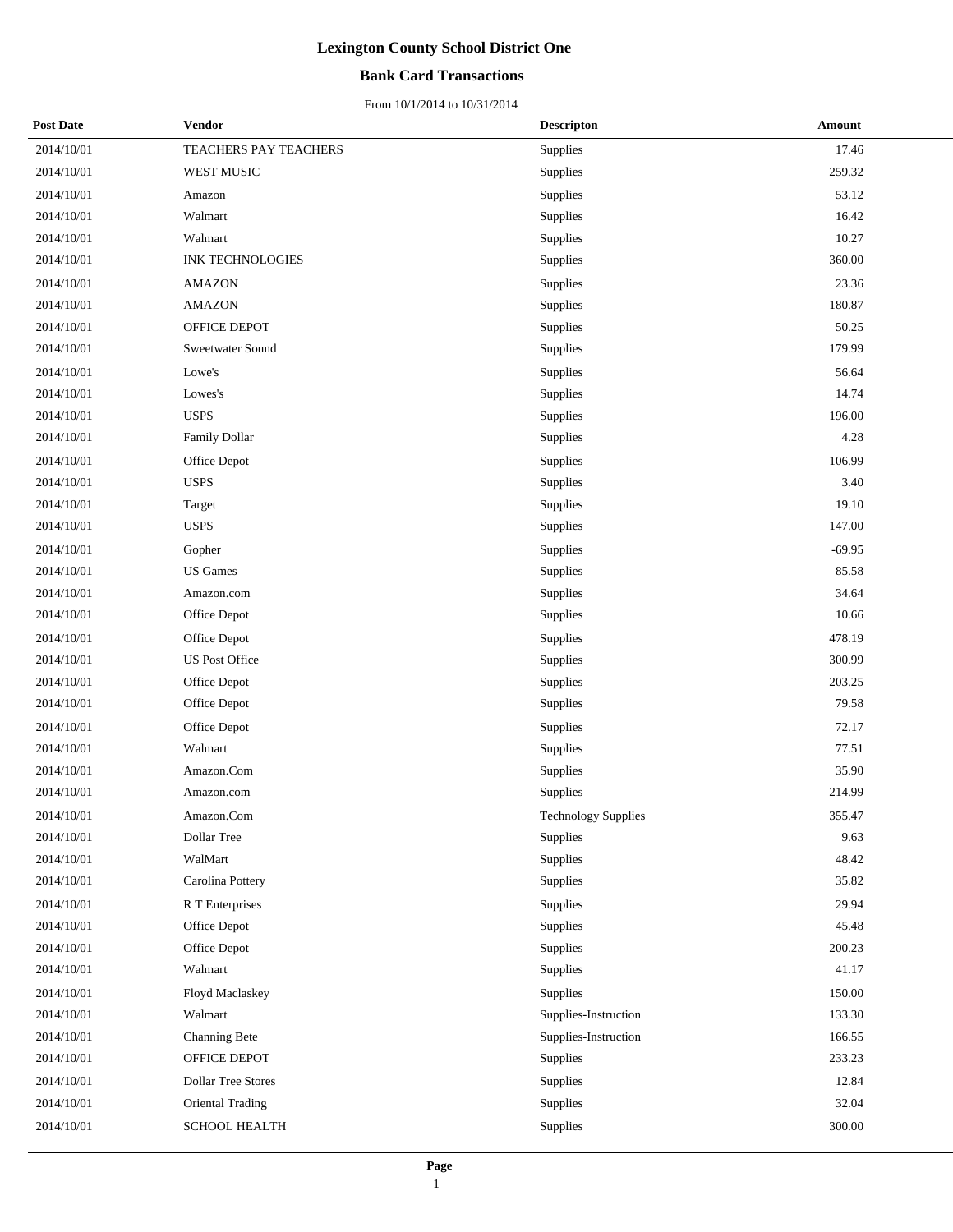#### **Bank Card Transactions**

| <b>Post Date</b> | Vendor                         | <b>Descripton</b>          | Amount   |
|------------------|--------------------------------|----------------------------|----------|
| 2014/10/01       | William V. MacGill & Co        | Supplies                   | 209.82   |
| 2014/10/01       | School Nurse Supply, Inc.      | Supplies                   | 402.66   |
| 2014/10/01       | <b>AED</b> Superstore          | Supplies                   | 123.30   |
| 2014/10/01       | Amazon Mktplace Pmts.          | Supplies                   | 43.99    |
| 2014/10/01       | Amazon                         | Supplies                   | 185.77   |
| 2014/10/01       | Amazon                         | Supplies                   | 57.49    |
| 2014/10/01       | PALMETTO STATE SCHOOL COUNSELO | Dues and Fees              | 30.00    |
| 2014/10/01       | Myrtle Beach Marriott Resort & | Travel                     | 288.46   |
| 2014/10/01       | Myrtle Beach Marriott Resort & | Travel                     | 288.46   |
| 2014/10/01       | Myrtle Beach Marriott Resort & | Travel                     | 288.46   |
| 2014/10/01       | Walmart                        | Supplies                   | 24.00    |
| 2014/10/01       | Office Depot                   | Supplies                   | 256.79   |
| 2014/10/01       | Walmart                        | Supplies                   | 60.31    |
| 2014/10/01       | Amazon.com                     | Supplies                   | 361.75   |
| 2014/10/01       | Office Depot                   | Supplies                   | 76.28    |
| 2014/10/01       | Piggly Wiggly                  | Supplies                   | 3.98     |
| 2014/10/01       | Adobe Systems                  | <b>Technology Supplies</b> | 19.99    |
| 2014/10/01       | OFFICE DEPOT                   | Supplies                   | $-28.87$ |
| 2014/10/01       | OFFICE DEPOT                   | Supplies                   | 86.63    |
| 2014/10/01       | AdvancED SC Fall Conference    | Travel                     | 185.00   |
| 2014/10/01       | HOME DEPOT                     | Supplies                   | 54.24    |
| 2014/10/01       | <b>HOME DEPOT</b>              | Supplies                   | 14.09    |
| 2014/10/01       | KANGAROO EXPRESS               | Supplies                   | 50.05    |
| 2014/10/01       | WALMART                        | Supplies                   | 15.99    |
| 2014/10/01       | LOWE'S                         | Supplies                   | 28.30    |
| 2014/10/01       | LOWE'S                         | Supplies                   | 51.66    |
| 2014/10/01       | <b>LOWES</b>                   | Supplies                   | 23.20    |
| 2014/10/01       | Lowe's                         | Supplies                   | 109.34   |
| 2014/10/01       | THE HOME DEPOT                 | Supplies                   | 97.49    |
| 2014/10/01       | <b>US Food Service</b>         | Supplies                   | 35.52    |
| 2014/10/01       | Lowe's                         | Supplies                   | 66.17    |
| 2014/10/01       | <b>Murphy Express</b>          | Supplies                   | 46.44    |
| 2014/10/01       | Lowe's                         | Supplies                   | 161.45   |
| 2014/10/01       | Lowe's                         | Supplies                   | 69.79    |
| 2014/10/01       | Lowes                          | Supplies                   | 96.27    |
| 2014/10/01       | Stop N Shop                    | Supplies                   | 45.24    |
| 2014/10/01       | Shoppe                         | Supplies                   | 65.12    |
| 2014/10/01       | Stop N Shop                    | Supplies                   | 55.52    |
| 2014/10/01       | Exxon Mobile                   | Supplies                   | 67.10    |
| 2014/10/01       | Lowe's                         | Supplies                   | 59.83    |
| 2014/10/01       | Kmart                          | Supplies                   | 164.91   |
| 2014/10/01       | Shell Oil                      | Supplies                   | 54.20    |
| 2014/10/01       | Lowe's                         | Supplies                   | 57.81    |
| 2014/10/01       | Lowe's                         | Supplies                   | 70.58    |
| 2014/10/01       | Walmart                        | Supplies                   | 23.97    |
|                  |                                |                            |          |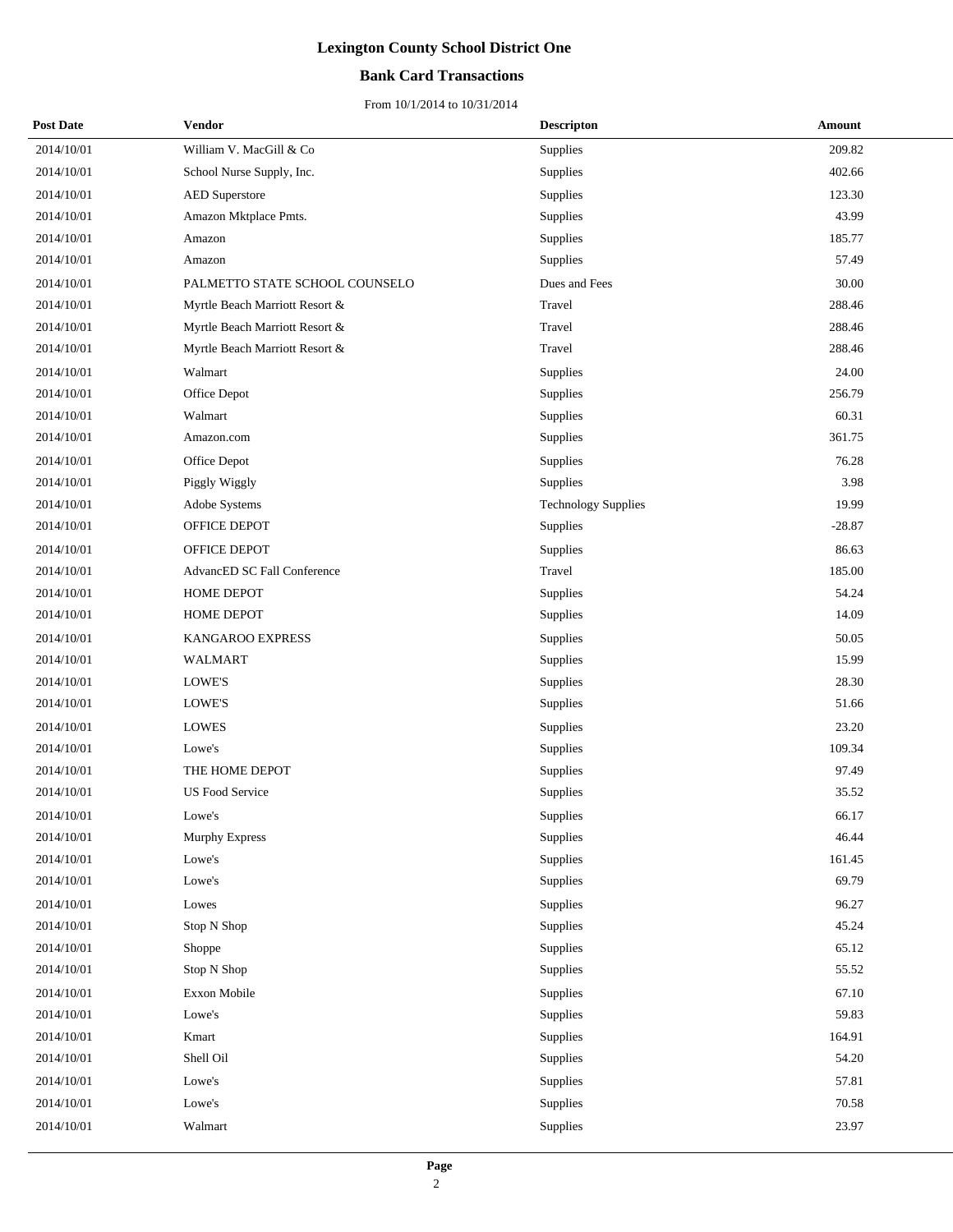#### **Bank Card Transactions**

| <b>Post Date</b> | Vendor                  | <b>Descripton</b> | Amount   |
|------------------|-------------------------|-------------------|----------|
| 2014/10/01       | Lego Education          | Supplies          | 754.24   |
| 2014/10/01       | MUSIC IS ELEMENTARY     | Pupil Activity    | 536.25   |
| 2014/10/01       | RL Bryan                | Pupil Activity    | 64.97    |
| 2014/10/01       | S.C. Theatre            | Pupil Activity    | 155.00   |
| 2014/10/01       | Amazon.com              | Pupil Activity    | 37.07    |
| 2014/10/01       | Office Depot            | Pupil Activity    | 80.22    |
| 2014/10/01       | Lowe's                  | Pupil Activity    | 244.58   |
| 2014/10/01       | Walmart                 | Pupil Activity    | 12.71    |
| 2014/10/01       | Amazon.com              | Pupil Activity    | 66.87    |
| 2014/10/01       | <b>BRAINPOP</b>         | Pupil Activity    | 220.00   |
| 2014/10/01       | Adair Piano             | Pupil Activity    | 180.00   |
| 2014/10/01       | Office Depot - Credit   | Pupil Activity    | $-9.84$  |
| 2014/10/01       | Office Depot            | Pupil Activity    | 85.53    |
| 2014/10/01       | Office Depot            | Pupil Activity    | 109.31   |
| 2014/10/01       | Office Depot            | Pupil Activity    | 54.59    |
| 2014/10/01       | Office Depot            | Pupil Activity    | 27.21    |
| 2014/10/01       | Office Depot            | Pupil Activity    | 105.27   |
| 2014/10/01       | Amazon                  | Pupil Activity    | 104.47   |
| 2014/10/01       | Lowes                   | Pupil Activity    | 55.99    |
| 2014/10/01       | Lowes                   | Pupil Activity    | 84.40    |
| 2014/10/01       | Walmart                 | Pupil Activity    | 253.32   |
| 2014/10/01       | <b>Shar Products</b>    | Pupil Activity    | 71.68    |
| 2014/10/01       | Lowe's                  | Pupil Activity    | 39.30    |
| 2014/10/01       | Walmart                 | Pupil Activity    | 28.64    |
| 2014/10/01       | Kroeger                 | Pupil Activity    | 132.98   |
| 2014/10/01       | Office Depot            | Pupil Activity    | 48.65    |
| 2014/10/01       | Office Depot            | Pupil Activity    | 32.01    |
| 2014/10/01       | Kroegar, Inc.           | Pupil Activity    | 102.99   |
| 2014/10/01       | Walmart                 | Pupil Activity    | 33.99    |
| 2014/10/01       | Publix                  | Pupil Activity    | 7.04     |
| 2014/10/02       | South Carolina Athletic | Pupil Activity    | 57.58    |
| 2014/10/02       | Walmart                 | Pupil Activity    | 223.50   |
| 2014/10/02       | Town and Country        | Pupil Activity    | 75.66    |
| 2014/10/02       | Love's                  | Pupil Activity    | 60.00    |
| 2014/10/02       | White House Florist     | Pupil Activity    | 395.90   |
| 2014/10/02       | Town and Country        | Pupil Activity    | 70.00    |
| 2014/10/02       | Pine Press Printing     | Pupil Activity    | 33.11    |
| 2014/10/02       | Go Daddy (credit)       | Pupil Activity    | $-42.61$ |
| 2014/10/02       | Subway                  | Pupil Activity    | 265.00   |
| 2014/10/02       | Fatz                    | Pupil Activity    | 556.60   |
| 2014/10/02       | Shealy's BBQ            | Pupil Activity    | 12.70    |
| 2014/10/02       | Pizza Hut               | Pupil Activity    | 48.31    |
| 2014/10/02       | Zaxby's                 | Pupil Activity    | 61.80    |
| 2014/10/02       | Go Daddy                | Pupil Activity    | 43.51    |
| 2014/10/02       | Go Daddy                | Pupil Activity    | 161.64   |
|                  |                         |                   |          |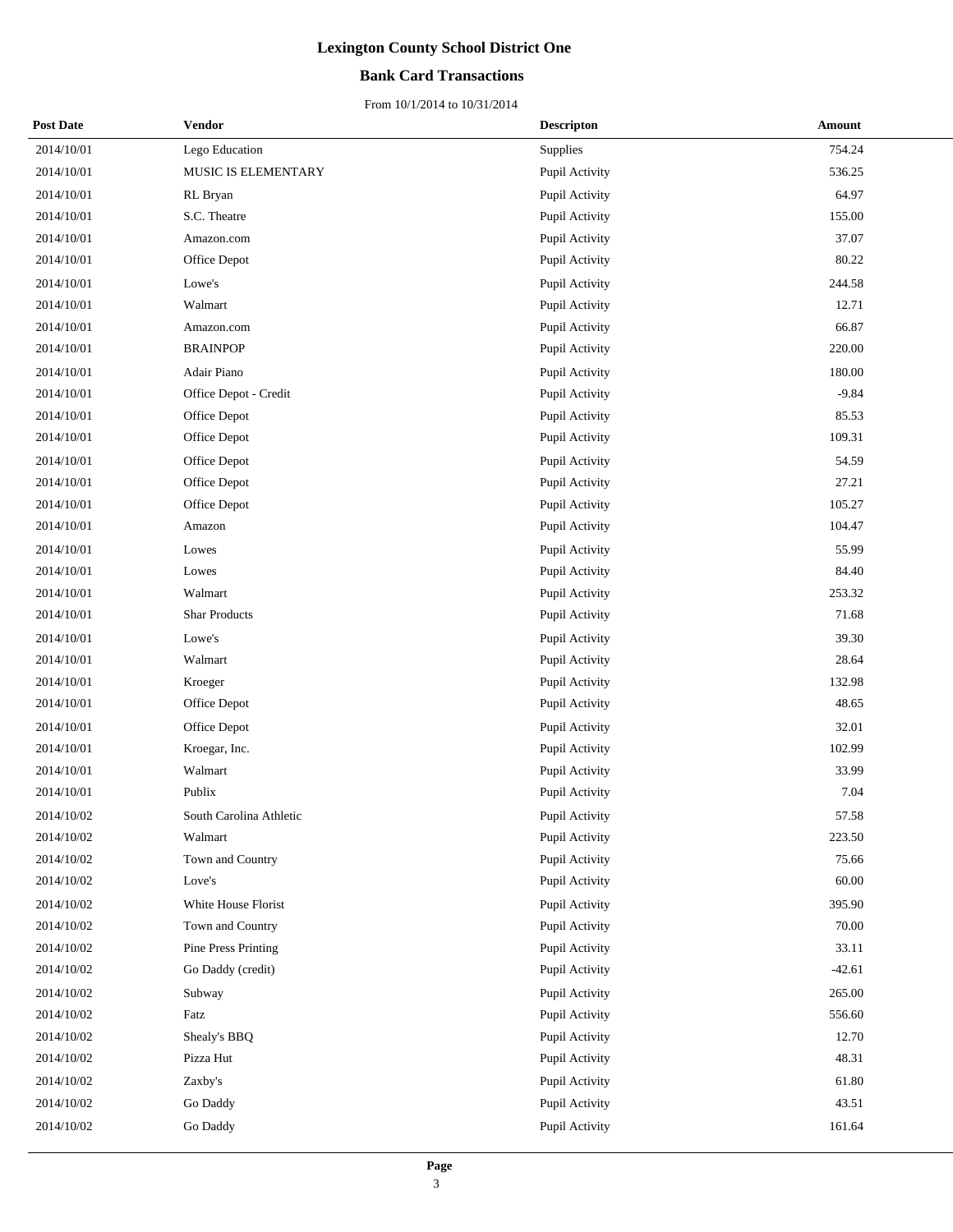#### **Bank Card Transactions**

| <b>Post Date</b> | Vendor                         | <b>Descripton</b> | Amount |
|------------------|--------------------------------|-------------------|--------|
| 2014/10/02       | Publix                         | Pupil Activity    | 4.66   |
| 2014/10/02       | Josten's Rhodes                | Pupil Activity    | 645.21 |
| 2014/10/02       | Kennedy Industries             | Pupil Activity    | 337.12 |
| 2014/10/02       | Glover's Scorebooks            | Pupil Activity    | 70.50  |
| 2014/10/02       | Tennis Warehouse               | Pupil Activity    | 329.70 |
| 2014/10/02       | Meridian                       | Pupil Activity    | 146.06 |
| 2014/10/03       | Apperson                       | Supplies          | 289.38 |
| 2014/10/03       | The Midwest Clinic             | Travel            | 105.00 |
| 2014/10/03       | The Midwest Clinic             | Travel            | 105.00 |
| 2014/10/03       | Travelocity                    | Travel            | 128.80 |
| 2014/10/03       | Delta Air                      | Travel            | 260.70 |
| 2014/10/03       | Delta Air                      | Travel            | 260.70 |
| 2014/10/03       | <b>US Airways</b>              | Travel            | 245.70 |
| 2014/10/03       | <b>US Airways</b>              | Travel            | 245.70 |
| 2014/10/03       | PayPal Formulary (Photographer | Supplies          | 62.17  |
| 2014/10/03       | Office Depot                   | Supplies          | 29.40  |
| 2014/10/03       | PayPal Dorian Business         | Supplies          | 300.00 |
| 2014/10/03       | <b>NAFME</b>                   | Travel            | 445.00 |
| 2014/10/03       | Paypal*SCCSS                   | Travel            | 125.00 |
| 2014/10/03       | <b>Catoes Power Equipment</b>  | Supplies          | 18.25  |
| 2014/10/03       | Smith Turf and Irrigation      | Supplies          | 49.65  |
| 2014/10/03       | Kangaroo                       | Supplies          | 159.28 |
| 2014/10/03       | Iron Duck                      | Supplies          | 167.65 |
| 2014/10/03       | Swim Outlet                    | Supplies          | 93.95  |
| 2014/10/03       | <b>Custom Embroidery</b>       | Pupil Activity    | 81.00  |
| 2014/10/03       | Theatrefolk                    | Pupil Activity    | 130.95 |
| 2014/10/03       | Barnes and Noble               | Pupil Activity    | 106.72 |
| 2014/10/03       | Lego Education                 | Pupil Activity    | 88.81  |
| 2014/10/03       | Franks Discount Tire           | Pupil Activity    | 13.75  |
| 2014/10/03       | ExxonMobil                     | Pupil Activity    | 17.72  |
| 2014/10/03       | Office Depot                   | Pupil Activity    | 55.62  |
| 2014/10/03       | Hobby Lobby                    | Pupil Activity    | 14.91  |
| 2014/10/03       | ExxonMobil                     | Pupil Activity    | 100.00 |
| 2014/10/03       | Office Depot                   | Pupil Activity    | 19.25  |
| 2014/10/03       | Pawleys Island Hampton Inn     | Pupil Activity    | 136.40 |
| 2014/10/06       | <b>Pine Press Printing</b>     | Supplies          | 42.59  |
| 2014/10/06       | <b>Batteries Plus Blubs</b>    | Supplies          | 21.39  |
| 2014/10/06       | The Markerboard People         | Supplies          | 179.10 |
| 2014/10/06       | Dollar Tree                    | Supplies          | 40.66  |
| 2014/10/06       | Precision Roller               | Supplies          | 334.14 |
| 2014/10/06       | Office Depot                   | Supplies          | 834.13 |
| 2014/10/06       | Amazon                         | Supplies          | 33.19  |
| 2014/10/06       | Office Depot #2196             | Supplies          | 415.04 |
| 2014/10/06       | Amazon.com                     | Supplies          | 179.70 |
| 2014/10/06       | ID Wholesaler                  | Supplies          | 50.58  |
|                  |                                |                   |        |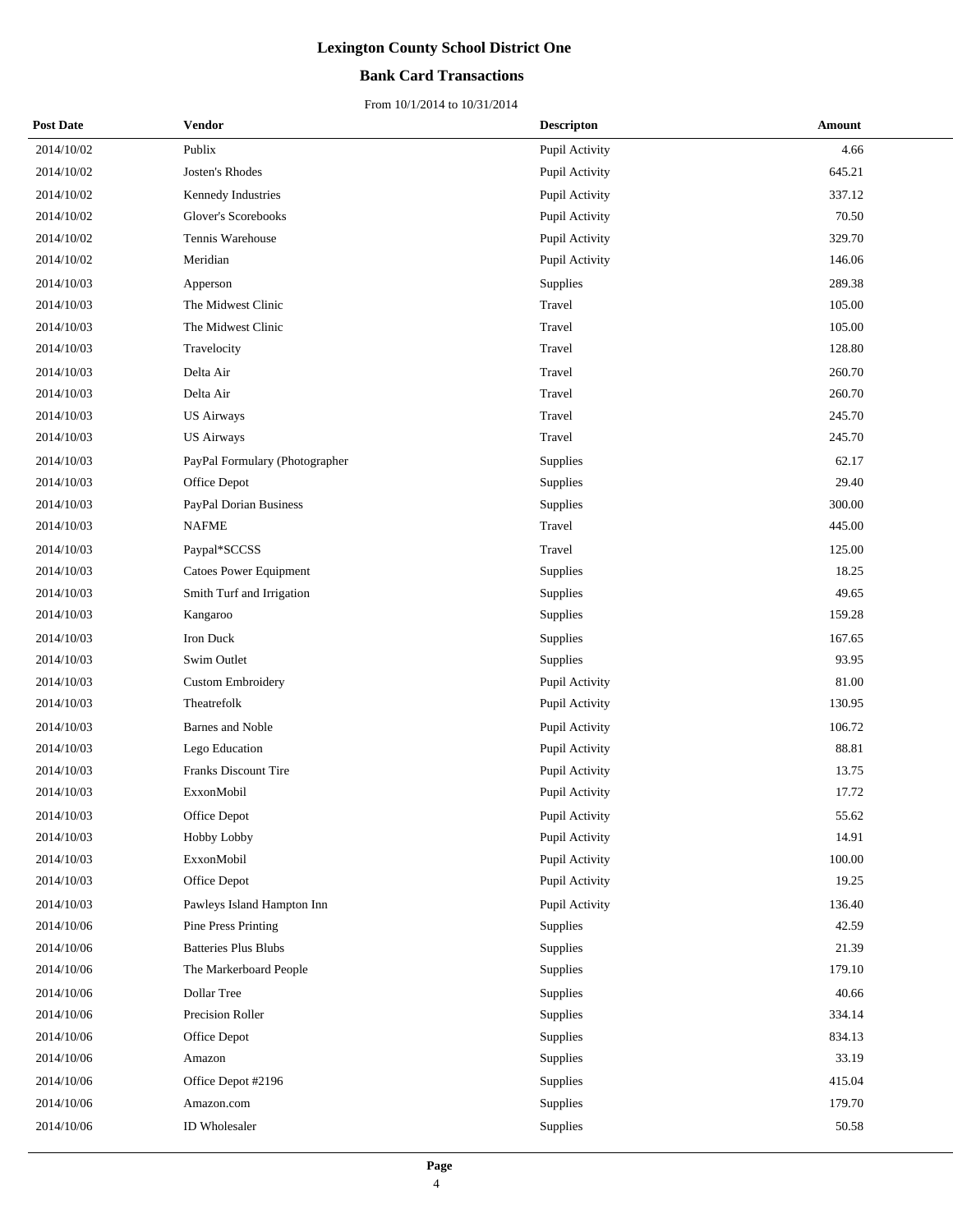#### **Bank Card Transactions**

| <b>Post Date</b> | Vendor                       | <b>Descripton</b>   | Amount  |
|------------------|------------------------------|---------------------|---------|
| 2014/10/06       | <b>Staples</b>               | Supplies            | 180.59  |
| 2014/10/06       | Amazon.com                   | Supplies            | $-9.58$ |
| 2014/10/06       | <b>US Airways</b>            | Travel              | 359.40  |
| 2014/10/06       | <b>Stem Education Summit</b> | Travel              | 75.00   |
| 2014/10/06       | Office Depot                 | Supplies            | 40.64   |
| 2014/10/06       | Office Depot                 | Supplies            | 65.26   |
| 2014/10/06       | Wal-Mart                     | Supplies            | 29.36   |
| 2014/10/06       | <b>Best Buy</b>              | Supplies            | 32.09   |
| 2014/10/06       | ID Shop                      | Supplies            | 102.35  |
| 2014/10/06       | Office Depot                 | Supplies            | 32.07   |
| 2014/10/06       | Target                       | Supplies            | 80.21   |
| 2014/10/06       | CartsPlus.net                | Supplies            | 620.60  |
| 2014/10/06       | Michael's                    | Supplies            | 44.91   |
| 2014/10/06       | Amazon                       | Supplies            | 40.46   |
| 2014/10/06       | Amazon                       | Supplies            | 18.69   |
| 2014/10/06       | Amazon                       | Supplies            | 175.87  |
| 2014/10/06       | Amazon                       | Supplies            | 9.34    |
| 2014/10/06       | Walmart                      | Supplies            | 6.68    |
| 2014/10/06       | Walmart                      | Supplies            | 38.13   |
| 2014/10/06       | Lowe's                       | Supplies            | 69.55   |
| 2014/10/06       | Walmart                      | Supplies            | 33.58   |
| 2014/10/06       | Paypal*SCCSS                 | Travel              | 125.00  |
| 2014/10/06       | Amazon.com                   | Supplies            | 481.52  |
| 2014/10/06       | Columbia Post Office         | Supplies            | 55.08   |
| 2014/10/06       | Home Depot                   | Supplies            | 41.63   |
| 2014/10/06       | Amazon.com                   | Supplies            | 47.40   |
| 2014/10/06       | Office Depot                 | Supplies            | 41.32   |
| 2014/10/06       | <b>Staples</b>               | Supplies            | 65.44   |
| 2014/10/06       | Office Depot                 | Supplies-Maintenace | 31.00   |
| 2014/10/06       | Global Industrial            | Supplies-Maintenace | 112.71  |
| 2014/10/06       | Pops                         | Supplies            | 65.35   |
| 2014/10/06       | Three Fountains Ace Hardware | Supplies            | 2.66    |
| 2014/10/06       | Quick Pantry                 | Supplies            | 40.00   |
| 2014/10/06       | Lowes                        | Supplies            | 106.18  |
| 2014/10/06       | Triangle Safe and Lock       | Supplies            | 35.31   |
| 2014/10/06       | Cooper's Corner              | Supplies            | 99.64   |
| 2014/10/06       | Murphy Express               | Supplies            | 51.25   |
| 2014/10/06       | Lowe's                       | Supplies            | 85.17   |
| 2014/10/06       | Lowe's                       | Supplies            | 78.60   |
| 2014/10/06       | lowe's                       | Supplies            | 296.81  |
| 2014/10/06       | Murphy Express               | Supplies            | 54.90   |
| 2014/10/06       | Murphy Express               | Supplies            | 75.00   |
| 2014/10/06       | Cooper Corner                | Supplies            | 12.58   |
| 2014/10/06       | Walmart                      | Supplies            | 10.50   |
| 2014/10/06       | Pitt Stop                    | Supplies            | 73.87   |
|                  |                              |                     |         |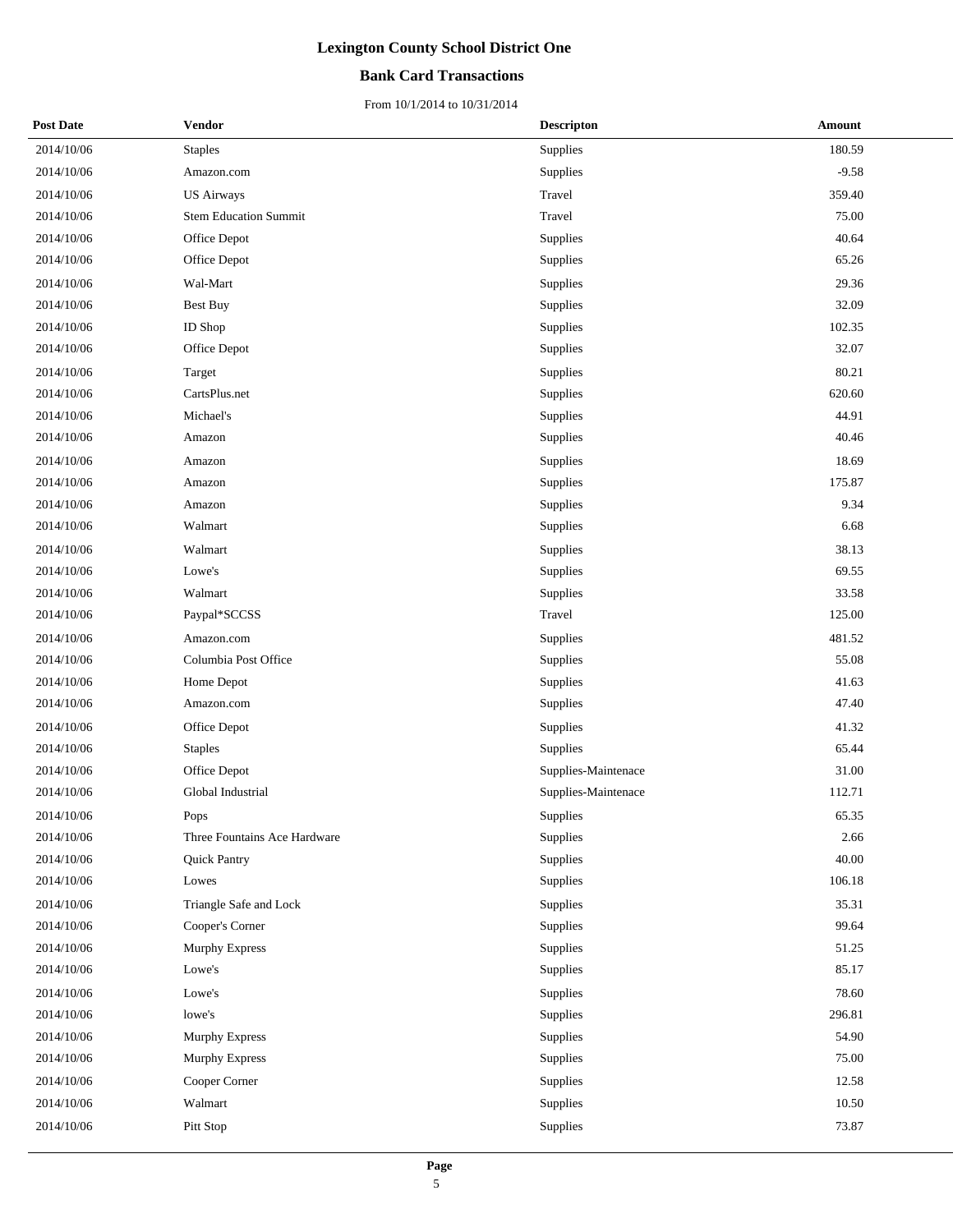#### **Bank Card Transactions**

| <b>Post Date</b> | Vendor                  | <b>Descripton</b>         | Amount   |
|------------------|-------------------------|---------------------------|----------|
| 2014/10/06       | Walmart                 | Supplies                  | 3.18     |
| 2014/10/06       | Columbia Flag & Banner  | Supplies                  | 40.50    |
| 2014/10/06       | <b>Murphy Express</b>   | Supplies                  | 15.45    |
| 2014/10/06       | Murphy Express          | Supplies                  | 15.61    |
| 2014/10/06       | Lowe's                  | Supplies                  | 8.76     |
| 2014/10/06       | Murphy Express          | Supplies                  | 30.91    |
| 2014/10/06       | Lowe's                  | Supplies                  | 91.45    |
| 2014/10/06       | Murphy Express          | Supplies                  | 31.20    |
| 2014/10/06       | Sparrow and Kennedy     | Supplies                  | 351.48   |
| 2014/10/06       | Murphy Express          | Supplies                  | 75.00    |
| 2014/10/06       | <b>Murphy Express</b>   | Supplies                  | 75.00    |
| 2014/10/06       | Lowe's                  | Supplies                  | 34.75    |
| 2014/10/06       | Murphy Express          | Supplies                  | 30.80    |
| 2014/10/06       | Murphy Express          | Supplies                  | 74.32    |
| 2014/10/06       | Lowe's                  | Supplies                  | 39.59    |
| 2014/10/06       | Sparrow and Kennedy     | Supplies                  | 86.24    |
| 2014/10/06       | Lowe's                  | <b>Supplies</b>           | 331.44   |
| 2014/10/06       | Project Lead the Way    | Software Renewal/Agreemen | 750.00   |
| 2014/10/06       | Office Depot            | Supplies                  | 183.58   |
| 2014/10/06       | Cables & Connections    | Supplies                  | 37.44    |
| 2014/10/06       | Wal Mart                | Supplies                  | 21.34    |
| 2014/10/06       | ExxonMobil              | Supplies                  | 96.16    |
| 2014/10/06       | Cables & Connections    | Supplies                  | 21.94    |
| 2014/10/06       | Shell Oil               | Supplies                  | 95.00    |
| 2014/10/06       | Cables & Connections    | Supplies                  | $-15.35$ |
| 2014/10/06       | Wal Mart                | Food                      | 23.84    |
| 2014/10/06       | Bi Lo #5135             | Food                      | 99.98    |
| 2014/10/06       | Exxon Mobil             | Food                      | 3.99     |
| 2014/10/06       | JW Pepper               | Pupil Activity            | 32.97    |
| 2014/10/06       | J.W. Pepper             | Pupil Activity            | 656.84   |
| 2014/10/06       | JoAnn Fabric            | Pupil Activity            | 110.77   |
| 2014/10/06       | Amazon.com              | Pupil Activity            | 59.90    |
| 2014/10/06       | Walmart                 | Pupil Activity            | 217.23   |
| 2014/10/06       | Patchwork Designs, Inc. | Pupil Activity            | 132.99   |
| 2014/10/06       | The Markerboard People  | Pupil Activity            | 119.40   |
| 2014/10/06       | Home Depot              | Pupil Activity            | 32.05    |
| 2014/10/06       | Lowes                   | Pupil Activity            | 16.75    |
| 2014/10/06       | Wal-Mart                | Pupil Activity            | 38.47    |
| 2014/10/06       | Wal-Mart                | Pupil Activity            | 42.12    |
| 2014/10/06       | Electronix Express      | Pupil Activity            | 22.93    |
| 2014/10/06       | AllHeart                | Pupil Activity            | 118.87   |
| 2014/10/06       | Scrub Trendz            | Pupil Activity            | 197.80   |
| 2014/10/06       | AllHeart                | Pupil Activity            | 1,027.53 |
| 2014/10/06       | Pitsco                  | Pupil Activity            | 308.55   |
| 2014/10/06       | Amazon                  | Pupil Activity            | 80.49    |
|                  |                         |                           |          |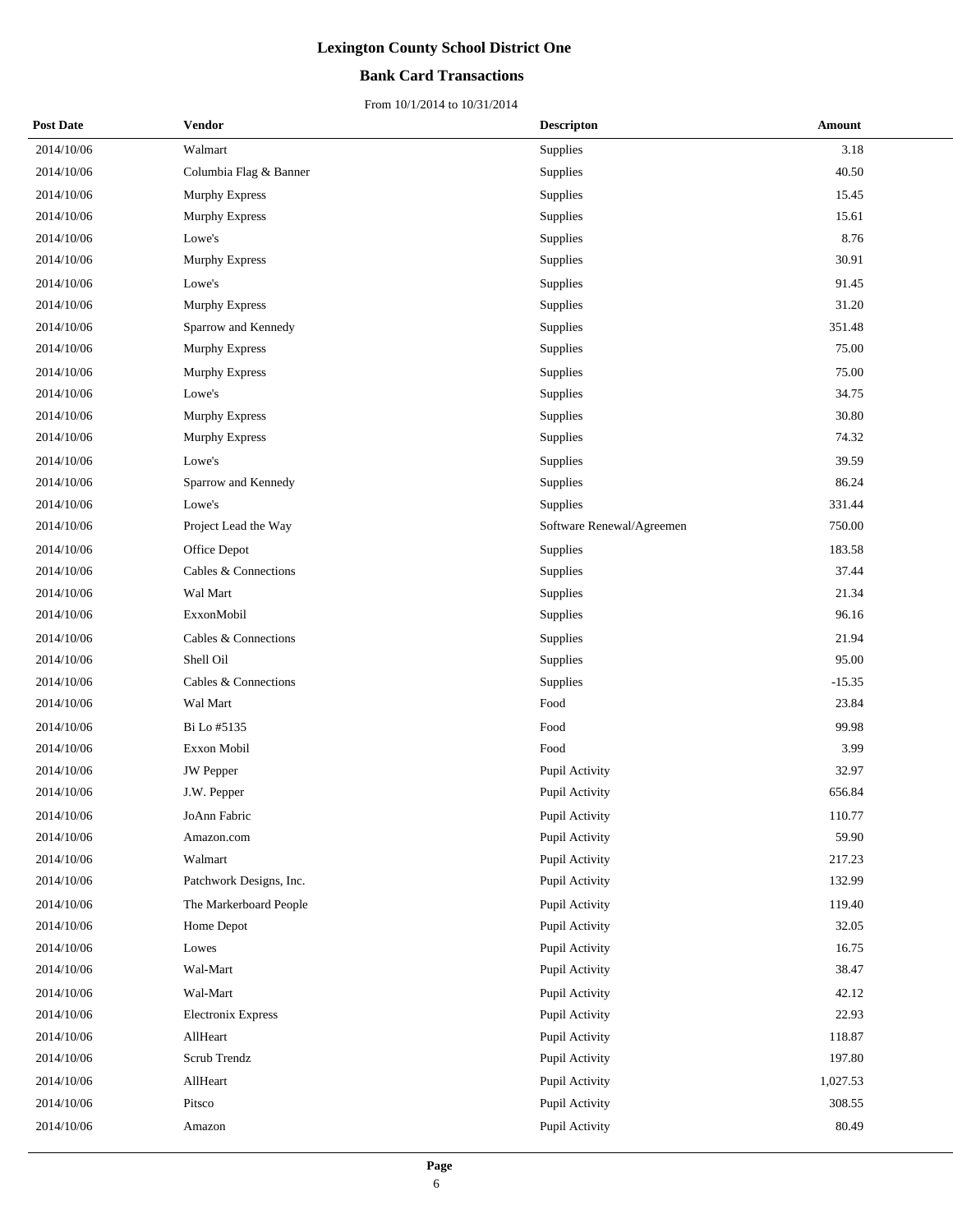#### **Bank Card Transactions**

| <b>Post Date</b> | Vendor                 | <b>Descripton</b>          | <b>Amount</b> |
|------------------|------------------------|----------------------------|---------------|
| 2014/10/06       | Weebly                 | Pupil Activity             | 49.00         |
| 2014/10/06       | T&T Sports             | Pupil Activity             | 324.00        |
| 2014/10/06       | Todd & Moore           | Pupil Activity             | 773.28        |
| 2014/10/06       | Triangle Safe and Lock | Pupil Activity             | 19.26         |
| 2014/10/06       | Home Depot             | Pupil Activity             | 104.33        |
| 2014/10/06       | The Gourmet Shop       | Pupil Activity             | 22.76         |
| 2014/10/07       | <b>AED</b>             | Supplies                   | 97.94         |
| 2014/10/07       | Office depot           | Supplies                   | 88.11         |
| 2014/10/07       | <b>USPS</b>            | Supplies                   | 26.08         |
| 2014/10/07       | Office depot           | <b>Technology Supplies</b> | 481.47        |
| 2014/10/07       | walmart                | Supplies                   | 5.16          |
| 2014/10/07       | walmart                | Supplies                   | 41.62         |
| 2014/10/07       | demco                  | Supplies                   | 34.75         |
| 2014/10/07       | <b>US Airways</b>      | Travel                     | 461.20        |
| 2014/10/07       | <b>US Airways</b>      | Travel                     | 461.20        |
| 2014/10/07       | Office Depot           | Supplies                   | 369.90        |
| 2014/10/07       | Office Depot           | Supplies                   | 13.67         |
| 2014/10/07       | Office Depot           | Supplies                   | 4.69          |
| 2014/10/07       | Office Depot           | Supplies                   | 21.36         |
| 2014/10/07       | Office Depot           | Supplies                   | 34.22         |
| 2014/10/07       | Office Depot           | Supplies                   | 127.96        |
| 2014/10/07       | Lowes                  | Supplies                   | 89.76         |
| 2014/10/07       | Hess                   | Supplies                   | 15.78         |
| 2014/10/07       | Hess                   | Supplies                   | 48.69         |
| 2014/10/07       | Lowes                  | Supplies                   | 110.98        |
| 2014/10/07       | Lowe's                 | Supplies                   | 58.79         |
| 2014/10/07       | Lowes                  | Pupil Activity             | 93.63         |
| 2014/10/07       | Walmart                | Pupil Activity             | 24.42         |
| 2014/10/07       | Office Depot           | Pupil Activity             | 310.91        |
| 2014/10/07       | Music theatre          | Pupil Activity             | 30.00         |
| 2014/10/07       | Music Time             | Pupil Activity             | 42.00         |
| 2014/10/07       | Walmart                | Pupil Activity             | 47.76         |
| 2014/10/07       | walmart                | Pupil Activity             | 36.47         |
| 2014/10/07       | amazon                 | Pupil Activity             | 43.98         |
| 2014/10/07       | hobby lobby            | Pupil Activity             | 65.08         |
| 2014/10/08       | <b>Staples</b>         | Supplies                   | 77.00         |
| 2014/10/08       | Dollar General         | Supplies                   | 59.33         |
| 2014/10/08       | <b>Staples</b>         | Supplies                   | 38.48         |
| 2014/10/08       | Office Depot           | Supplies                   | 64.85         |
| 2014/10/08       | EDUCATIONAL WONDERLAND | Supplies                   | 113.17        |
| 2014/10/08       | OFFICE DEPOT           | Supplies                   | 17.10         |
| 2014/10/08       | SUPER DUPER PUB        | Supplies                   | 3.84          |
| 2014/10/08       | <b>Staples</b>         | Supplies                   | 127.39        |
| 2014/10/08       | <b>Staples</b>         | Supplies                   | 158.21        |
| 2014/10/08       | Kirklands              | Supplies                   | 137.98        |
|                  |                        |                            |               |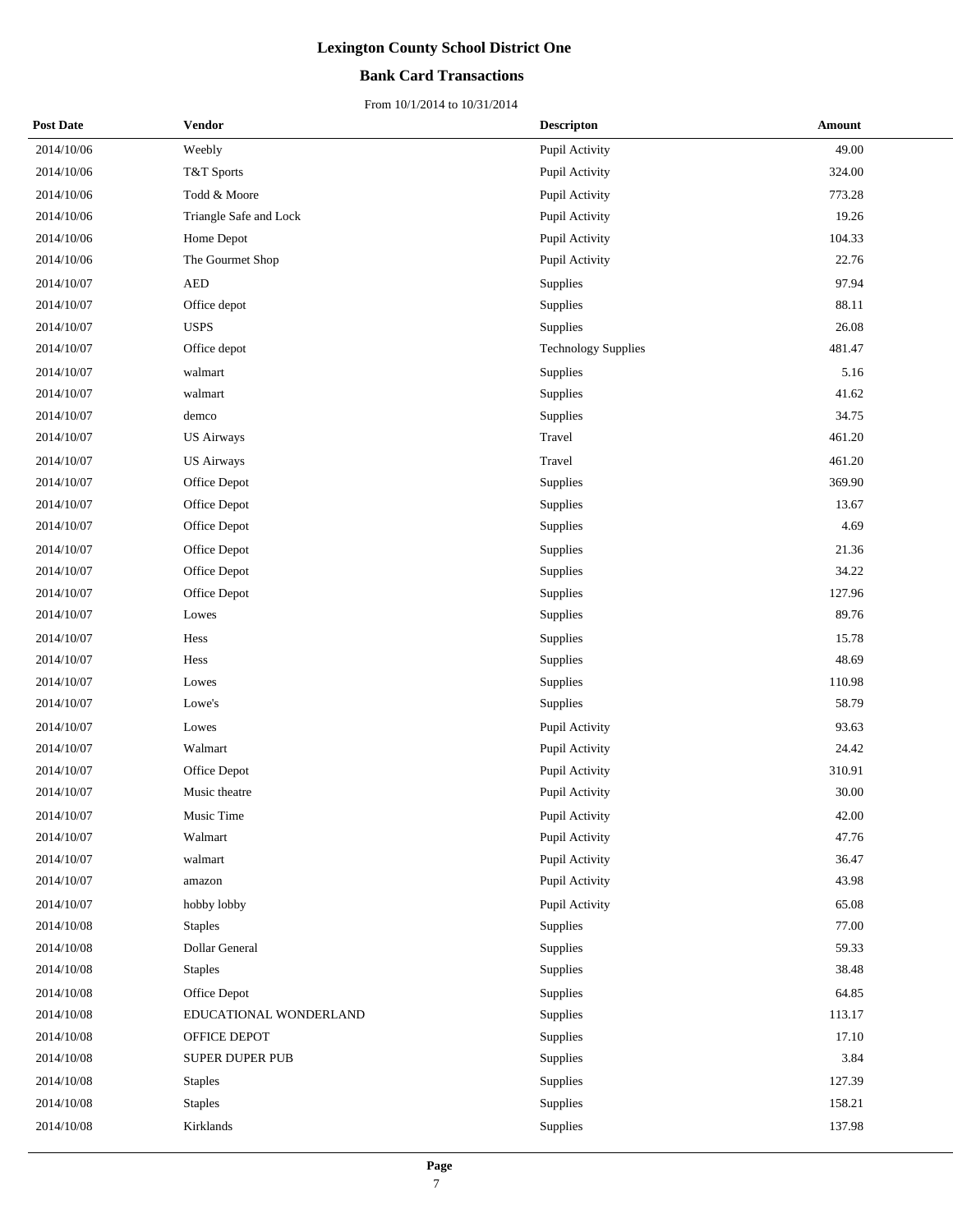#### **Bank Card Transactions**

| <b>Post Date</b> | Vendor                 | <b>Descripton</b>         | Amount |
|------------------|------------------------|---------------------------|--------|
| 2014/10/08       | <b>Staples</b>         | Supplies                  | 178.09 |
| 2014/10/08       | Walgreens              | Supplies                  | 88.78  |
| 2014/10/08       | <b>Staples</b>         | Supplies                  | 178.56 |
| 2014/10/08       | Home Goods             | Supplies                  | 42.79  |
| 2014/10/08       | Kirklands              | Supplies                  | 63.01  |
| 2014/10/08       | <b>Staples</b>         | Supplies                  | 124.63 |
| 2014/10/08       | Office Depot           | Supplies                  | 610.44 |
| 2014/10/08       | OFFICE DEPOT           | Supplies                  | 24.91  |
| 2014/10/08       | OFFICE DEPOT           | Supplies                  | 48.78  |
| 2014/10/08       | <b>RAPTOR</b>          | Supplies                  | 200.00 |
| 2014/10/08       | <b>DOLLARTREE</b>      | Supplies                  | 132.86 |
| 2014/10/08       | OFFICE DEPOT           | Supplies                  | 150.35 |
| 2014/10/08       | Walmart                | Supplies                  | 135.40 |
| 2014/10/08       | Walmart                | Supplies                  | 27.54  |
| 2014/10/08       | Lexington PO           | Supplies                  | 34.00  |
| 2014/10/08       | Michaels               | Supplies                  | 92.41  |
| 2014/10/08       | Michael's              | Supplies                  | 58.61  |
| 2014/10/08       | Love's                 | Supplies                  | 30.15  |
| 2014/10/08       | Love's                 | Supplies                  | 61.96  |
| 2014/10/08       | Love's                 | Supplies                  | 28.24  |
| 2014/10/08       | LOWE'S                 | Supplies                  | 34.70  |
| 2014/10/08       | LOWE'S                 | Supplies                  | 31.33  |
| 2014/10/08       | THE HOME DEPOT         | Supplies                  | 27.19  |
| 2014/10/08       | NORTHERN TOOL          | Supplies                  | 7.07   |
| 2014/10/08       | MURPHY EXPRESS         | Supplies                  | 36.38  |
| 2014/10/08       | <b>SLED</b>            | Other Prof & Tech Service | 48.00  |
| 2014/10/08       | <b>TXDPS</b>           | Other Prof & Tech Service | 3.58   |
| 2014/10/08       | Office Depot           | Supplies                  | 517.84 |
| 2014/10/08       | Lowe's                 | Supplies                  | 7.04   |
| 2014/10/08       | Enlows                 | Supplies                  | 277.69 |
| 2014/10/08       | Pitt Stop              | Supplies                  | 15.00  |
| 2014/10/08       | <b>Books A Million</b> | Supplies                  | 110.75 |
| 2014/10/08       | Enlows                 | Supplies                  | 20.33  |
| 2014/10/08       | Office Depot           | Supplies                  | 73.82  |
| 2014/10/08       | Enlows                 | Supplies                  | 16.63  |
| 2014/10/08       | Enlows                 | Supplies                  | 61.62  |
| 2014/10/08       | Interstate             | Supplies                  | 101.63 |
| 2014/10/08       | Office Depot           | Supplies                  | 206.48 |
| 2014/10/08       | Carquest               | Supplies                  | 124.02 |
| 2014/10/08       | Office Depot           | Supplies                  | 562.31 |
| 2014/10/08       | Home Depot             | Supplies                  | 29.40  |
| 2014/10/08       | Interstate             | Supplies                  | 41.10  |
| 2014/10/08       | Interstate             | Supplies                  | 75.49  |
| 2014/10/08       | Office Depot           | Supplies                  | 88.38  |
| 2014/10/08       | Enlows                 | Supplies                  | 31.14  |
|                  |                        |                           |        |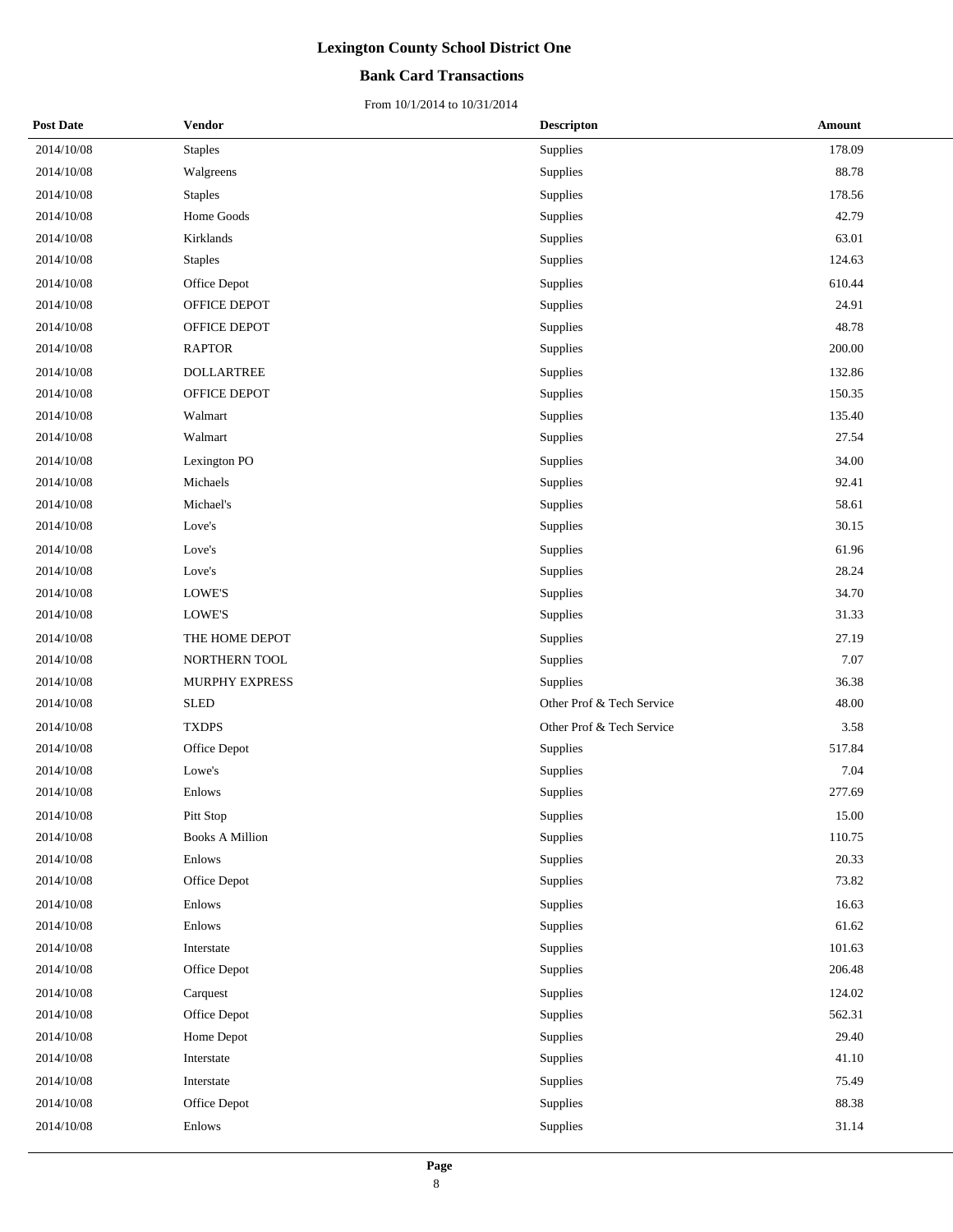#### **Bank Card Transactions**

| <b>Post Date</b> | Vendor                          | <b>Descripton</b>    | Amount   |
|------------------|---------------------------------|----------------------|----------|
| 2014/10/08       | Enlows                          | <b>Supplies</b>      | 142.38   |
| 2014/10/08       | Interstate                      | Supplies             | 100.89   |
| 2014/10/08       | Office Depot                    | Supplies             | 406.56   |
| 2014/10/08       | Interstate                      | Supplies             | 291.33   |
| 2014/10/08       | Enlows                          | Supplies             | 22.63    |
| 2014/10/08       | <b>DOLLAR TREE</b>              | Supplies             | 56.71    |
| 2014/10/08       | <b>DOLLAR GENERAL</b>           | Supplies             | 42.91    |
| 2014/10/08       | <b>WALMART</b>                  | Supplies             | 64.99    |
| 2014/10/08       | Barnes and Noble                | Pupil Activity       | 18.45    |
| 2014/10/08       | <b>STAPLES</b>                  | Pupil Activity       | 138.39   |
| 2014/10/08       | OFFICE DEPOT                    | Pupil Activity       | 299.36   |
| 2014/10/08       | <b>AMAZON</b>                   | Pupil Activity       | 10.76    |
| 2014/10/08       | <b>KENDALL HUNT</b>             | Pupil Activity       | 206.60   |
| 2014/10/08       | <b>AMAZON</b>                   | Pupil Activity       | 20.82    |
| 2014/10/08       | <b>AMAZON</b>                   | Pupil Activity       | 10.25    |
| 2014/10/08       | <b>AMAZON</b>                   | Pupil Activity       | 10.70    |
| 2014/10/08       | <b>JOANN FABRIC</b>             | Pupil Activity       | 57.01    |
| 2014/10/08       | <b>AMAZON</b>                   | Pupil Activity       | 36.56    |
| 2014/10/08       | <b>AMAZON</b>                   | Pupil Activity       | 39.94    |
| 2014/10/08       | OFFICE DEPOT                    | Pupil Activity       | 29.43    |
| 2014/10/08       | <b>AMAZON</b>                   | Pupil Activity       | 10.68    |
| 2014/10/08       | <b>AMAZON</b>                   | Pupil Activity       | 80.83    |
| 2014/10/08       | <b>AMAZON</b>                   | Pupil Activity       | 10.24    |
| 2014/10/08       | Walmart                         | Pupil Activity       | 265.69   |
| 2014/10/08       | Barnes and Noble                | Pupil Activity       | 38.63    |
| 2014/10/08       | <b>HEINEMANN</b>                | Pupil Activity       | 113.59   |
| 2014/10/08       | <b>HEINEMANN</b>                | Pupil Activity       | 34.24    |
| 2014/10/08       | OFFICE DEPOT                    | Pupil Activity       | 80.95    |
| 2014/10/08       | OFFICE DEPOT                    | Pupil Activity       | 85.13    |
| 2014/10/08       | <b>SUPER DUPER PUB</b>          | Supplies             | 131.79   |
| 2014/10/08       | <b>NORTHERN TOOL</b>            | Supplies             | 460.04   |
| 2014/10/09       | Winthrop University             | Travel               | 50.00    |
| 2014/10/13       | Scholastic Book Club            | Supplies-Immersion   | 156.00   |
| 2014/10/13       | Walmart                         | Supplies             | 26.18    |
| 2014/10/13       | <b>US Postal Service</b>        | Supplies             | 295.85   |
| 2014/10/13       | <b>Digital Office Solutions</b> | Supplies             | 363.10   |
| 2014/10/13       | Office Depot                    | Supplies             | 70.41    |
| 2014/10/13       | Amazon.com                      | Supplies             | 208.90   |
| 2014/10/13       | Pine Press Printing             | Supplies             | 70.90    |
| 2014/10/13       | Dollar General                  | Supplies             | 23.54    |
| 2014/10/13       | Wal Mart                        | Supplies             | 31.31    |
| 2014/10/13       | School Health Corporation       | Supplies             | $-16.46$ |
| 2014/10/13       | Gilbert IGA                     | Supplies             | 19.16    |
| 2014/10/13       | <b>Staples</b>                  | Supplies             | 50.86    |
| 2014/10/13       | Amazon.com                      | <b>Library Books</b> | 11.97    |
|                  |                                 |                      |          |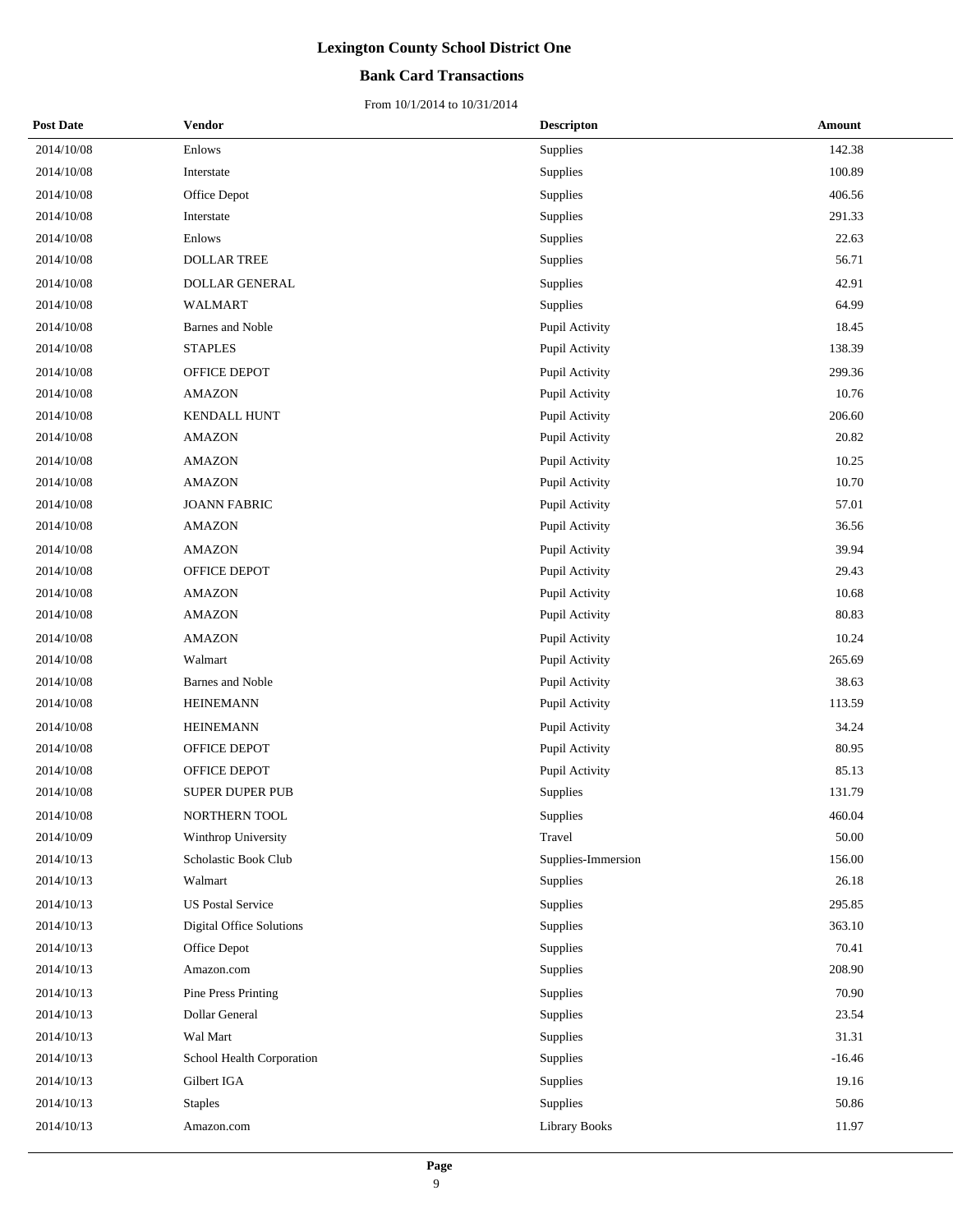#### **Bank Card Transactions**

| <b>Post Date</b> | Vendor                        | <b>Descripton</b>          | <b>Amount</b> |
|------------------|-------------------------------|----------------------------|---------------|
| 2014/10/13       | Amazon.com                    | <b>Library Books</b>       | 28.05         |
| 2014/10/13       | Amazon.com                    | Library Books              | 15.25         |
| 2014/10/13       | Follett                       | Library Books              | 305.31        |
| 2014/10/13       | Amazon.com                    | Library Books              | 29.57         |
| 2014/10/13       | Amazon.com                    | Library Books              | 11.98         |
| 2014/10/13       | Amazon.com                    | Library Books              | 79.85         |
| 2014/10/13       | Amazon.com                    | Supplies                   | 8.51          |
| 2014/10/13       | Lowe's                        | Supplies                   | 35.24         |
| 2014/10/13       | Lowe's                        | Supplies                   | 98.50         |
| 2014/10/13       | Amazon.com                    | Supplies                   | 56.90         |
| 2014/10/13       | Quick Serve                   | Supplies                   | 31.51         |
| 2014/10/13       | Lowe's                        | Supplies                   | 44.75         |
| 2014/10/13       | All Star Flags                | Supplies                   | 45.09         |
| 2014/10/13       | Lowe's                        | Supplies                   | 25.77         |
| 2014/10/13       | Derrick's Service Center      | Supplies                   | 40.27         |
| 2014/10/13       | Ed Smith Lumber               | Supplies                   | 12.55         |
| 2014/10/13       | 123 Sign Up                   | Travel                     | 300.00        |
| 2014/10/13       | 123 Sign Up                   | Travel                     | 300.00        |
| 2014/10/13       | Office Depot                  | Pupil Activity             | 176.23        |
| 2014/10/13       | Office Depot                  | Pupil Activity             | 41.72         |
| 2014/10/13       | Office Depot                  | Pupil Activity             | 42.65         |
| 2014/10/13       | Walmart                       | Pupil Activity             | 72.14         |
| 2014/10/13       | Office Depot                  | Pupil Activity             | 14.43         |
| 2014/10/13       | Walmart                       | Pupil Activity             | 248.45        |
| 2014/10/22       | Walmart                       | Supplies                   | 28.83         |
| 2014/10/22       | JW Pepper                     | Supplies                   | 339.88        |
| 2014/10/22       | Kmart                         | Supplies                   | 11.76         |
| 2014/10/22       | Walmart                       | Supplies                   | 4.22          |
| 2014/10/22       | Walgreen's                    | Supplies                   | 32.08         |
| 2014/10/22       | Shumpert's Food Mart          | Supplies                   | 36.00         |
| 2014/10/22       | Walker Hardware               | Supplies                   | 16.57         |
| 2014/10/22       | Shumpert's Food Mart          | Supplies                   | 40.00         |
| 2014/10/22       | Shumpert's Food Mart          | Supplies                   | 16.80         |
| 2014/10/22       | Teacher's Pay Teachers        | Pupil Activity             | 127.16        |
| 2014/10/23       | Hobby Lobby                   | Supplies                   | 21.38         |
| 2014/10/23       | Hobby Lobby                   | Supplies                   | 58.82         |
| 2014/10/23       | Lowes                         | Supplies                   | 107.68        |
| 2014/10/23       | Walmart                       | Supplies                   | 15.62         |
| 2014/10/23       | <b>Educational Wonderland</b> | Supplies                   | 29.41         |
| 2014/10/23       | The Daily Caf??               | <b>Technology Supplies</b> | 69.00         |
| 2014/10/23       | <b>Safety Plus</b>            | Supplies                   | 40.66         |
| 2014/10/23       | Walmart                       | Supplies                   | 9.39          |
| 2014/10/23       | Lowes                         | Supplies                   | 75.71         |
| 2014/10/23       | Lowes                         | Supplies                   | 111.50        |
| 2014/10/23       | <b>Educational Wonderland</b> | Pupil Activity             | 32.39         |
|                  |                               |                            |               |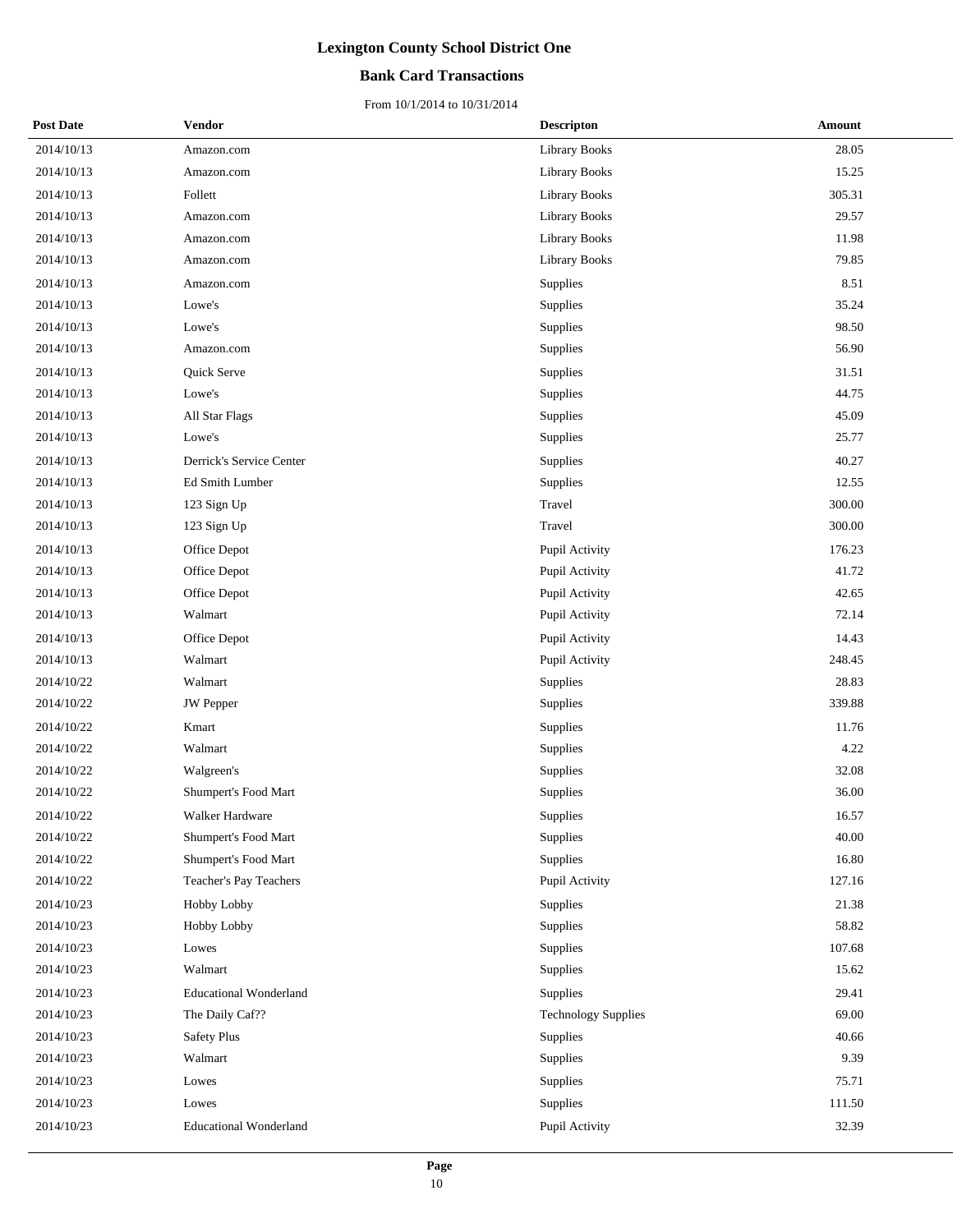#### **Bank Card Transactions**

| <b>Post Date</b> | Vendor                                | <b>Descripton</b> | Amount |
|------------------|---------------------------------------|-------------------|--------|
| 2014/10/23       | Walmart                               | Pupil Activity    | 255.45 |
| 2014/10/24       | Really Good Stuff                     | Supplies          | 82.79  |
| 2014/10/24       | Global Industrial                     | Supplies          | 104.56 |
| 2014/10/24       | Amazon                                | Supplies          | 15.93  |
| 2014/10/24       | Cooking Direct                        | Supplies          | 51.62  |
| 2014/10/24       | Amazon                                | Supplies          | 61.98  |
| 2014/10/24       | Amazon                                | Supplies          | 39.00  |
| 2014/10/24       | Amazon                                | Supplies          | 28.00  |
| 2014/10/24       | <b>ADM</b> Signs                      | Supplies          | 30.50  |
| 2014/10/24       | Lowes                                 | Supplies          | 40.78  |
| 2014/10/24       | Pitt Stop Exxon                       | Supplies          | 40.00  |
| 2014/10/24       | Pitt Stop Exxon                       | Supplies          | 48.00  |
| 2014/10/24       | Pitt Stop Exxon                       | Supplies          | 48.00  |
| 2014/10/24       | <b>JW</b> Pepper                      | Pupil Activity    | 75.98  |
| 2014/10/24       | Office Depot                          | Pupil Activity    | 229.52 |
| 2014/10/24       | Amazon                                | Pupil Activity    | 25.94  |
| 2014/10/24       | <b>Educational Wonderland</b>         | Pupil Activity    | 31.73  |
| 2014/10/24       | Office Depot                          | Pupil Activity    | 67.30  |
| 2014/10/24       | Amazon                                | Pupil Activity    | 119.14 |
| 2014/10/24       | IXL                                   | Pupil Activity    | 349.00 |
| 2014/10/29       | PEARSON ASSESSMENT                    | Supplies          | 76.34  |
| 2014/10/29       | <b>MCGRAW HILL</b>                    | Supplies          | 18.40  |
| 2014/10/29       | CAMBIUM LEARNING GROUP                | Supplies          | 540.76 |
| 2014/10/29       | <b>MCGRAW HILL</b>                    | Supplies          | 140.31 |
| 2014/10/29       | AMAZON.COM AMZN.COM/BILL WA           | Supplies          | 40.58  |
| 2014/10/29       | SPARROW & KENNEDY TRACTOR             | Supplies          | 11.45  |
| 2014/10/29       | <b>LOST A KEY</b>                     | Supplies          | 17.92  |
| 2014/10/29       | Winthrop University                   | Travel            | 50.00  |
| 2014/10/29       | <b>ITeach Digital Training Regist</b> | Travel            | 390.00 |
| 2014/10/29       | Gilbert PO                            | Supplies          | 181.00 |
| 2014/10/29       | Lexington P.O.                        | Supplies          | 196.00 |
| 2014/10/29       | <b>AMAZON</b>                         | Supplies          | 125.19 |
| 2014/10/29       | <b>EXXON</b>                          | Supplies          | 46.25  |
| 2014/10/29       | LOWES                                 | Supplies          | 82.43  |
| 2014/10/29       | FASTENAL                              | Supplies          | 53.01  |
| 2014/10/29       | <b>COSMO PROF</b>                     | Supplies          | 37.00  |
| 2014/10/29       | <b>EXXON</b>                          | Supplies          | 29.30  |
| 2014/10/29       | <b>SEARS</b>                          | Supplies          | 21.07  |
| 2014/10/29       | <b>AW CANVAS</b>                      | Supplies          | 337.05 |
| 2014/10/29       | <b>LOWES</b>                          | Supplies          | 20.31  |
| 2014/10/29       | <b>AMAZON</b>                         | Supplies          | 32.44  |
| 2014/10/29       | OFFICE DEPOT                          | Supplies          | 137.84 |
| 2014/10/29       | LOWES                                 | Supplies          | 105.84 |
| 2014/10/29       | <b>MURPHY</b>                         | Supplies          | 36.00  |
| 2014/10/29       | <b>COSMO PROF</b>                     | Supplies          | 93.00  |
|                  |                                       |                   |        |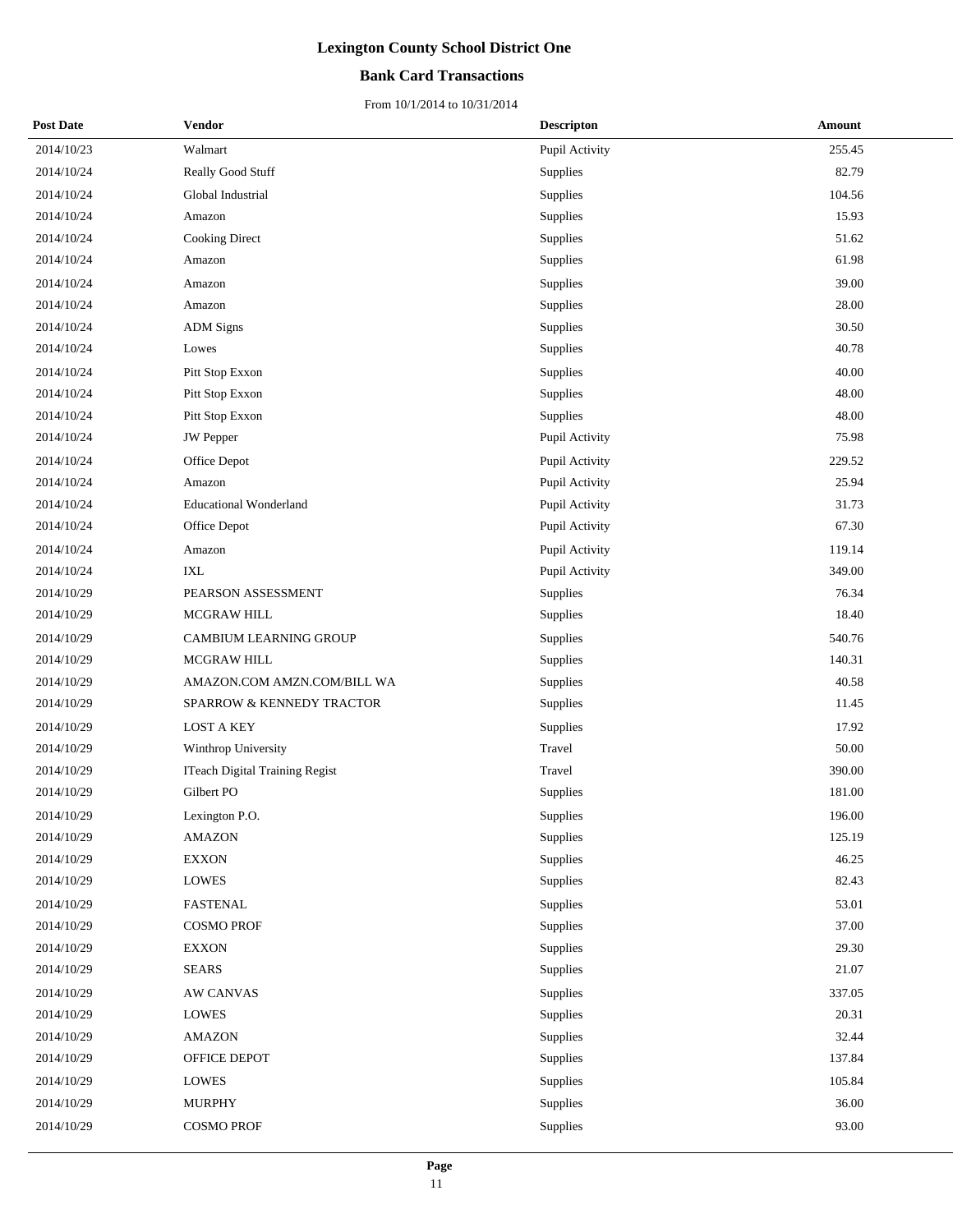#### **Bank Card Transactions**

| <b>Post Date</b> | <b>Vendor</b>                         | <b>Descripton</b>          | Amount |
|------------------|---------------------------------------|----------------------------|--------|
| 2014/10/29       | SPARROW & KENNEDY                     | <b>Supplies</b>            | 96.70  |
| 2014/10/29       | <b>EXXON</b>                          | Supplies                   | 46.30  |
| 2014/10/29       | <b>OSWALD</b>                         | Supplies                   | 342.54 |
| 2014/10/29       | Walmart                               | Supplies                   | 23.48  |
| 2014/10/29       | Jo-Ann                                | Supplies                   | 189.67 |
| 2014/10/29       | Walmart                               | Supplies                   | 114.23 |
| 2014/10/29       | Hancock Fabric                        | Supplies                   | 27.31  |
| 2014/10/29       | <b>HOBBY LOBBY</b>                    | Supplies                   | 54.54  |
| 2014/10/29       | SOUTH CAROLINA SCIENCE COUNCIL        | Dues and Fees              | 175.00 |
| 2014/10/29       | United                                | Travel                     | 8.99   |
| 2014/10/29       | GoGo Air                              | Travel                     | 16.95  |
| 2014/10/29       | APL*ITunes                            | <b>Technology Supplies</b> | 10.79  |
| 2014/10/29       | APL*ITunes                            | <b>Technology Supplies</b> | 9.99   |
| 2014/10/29       | <b>WALMART</b>                        | Supplies                   | 46.79  |
| 2014/10/29       | <b>AMAZON</b>                         | Supplies                   | 220.59 |
| 2014/10/29       | <b>SCASA-CTEA</b>                     | Dues and Fees              | 25.00  |
| 2014/10/29       | <b>RPS</b>                            | Travel                     | 24.00  |
| 2014/10/29       | Delta Air                             | Travel                     | 25.00  |
| 2014/10/29       | Delta Air                             | Travel                     | 25.00  |
| 2014/10/29       | Walmart                               | Supplies                   | 74.25  |
| 2014/10/29       | GFOASC COLUMBIA SC                    | Travel                     | 102.50 |
| 2014/10/29       | MARRIOTT RESORT MYRTLE BC MYRT        | Travel                     | 92.86  |
| 2014/10/29       | <b>USAIRWAYS 0377428148137 CHICAG</b> | Travel                     | 150.10 |
| 2014/10/29       | STAPLES 00106567 COLUMBIA SC          | Supplies                   | 21.39  |
| 2014/10/29       | TARGET 00022772 LEXINGTON SC          | <b>Supplies</b>            | 62.01  |
| 2014/10/29       | Ferguson                              | Supplies-Maintenace        | 63.47  |
| 2014/10/29       | Ferguson                              | Supplies-Maintenace        | 15.80  |
| 2014/10/29       | Ed Smith Lumber                       | Supplies-Maintenace        | 27.20  |
| 2014/10/29       | Ed Smith Lumber                       | Supplies-Maintenace        | 39.44  |
| 2014/10/29       | Lowe's                                | Supplies-Maintenace        | 75.24  |
| 2014/10/29       | WP Law                                | Supplies-Maintenace        | 78.54  |
| 2014/10/29       | <b>MEGA STOP</b>                      | Supplies                   | 51.49  |
| 2014/10/29       | LOWE'S                                | Supplies                   | 101.20 |
| 2014/10/29       | Gateway                               | Supplies-Maintenace        | 83.04  |
| 2014/10/29       | Sherwin Williams                      | Supplies-Maintenace        | 171.29 |
| 2014/10/29       | City Electric                         | Supplies-Maintenace        | 81.65  |
| 2014/10/29       | Sherwin Williams                      | Supplies-Maintenace        | 61.74  |
| 2014/10/29       | THE HOME DEPOT                        | Supplies                   | 121.28 |
| 2014/10/29       | Ferguson                              | Supplies-Maintenace        | 15.66  |
| 2014/10/29       | PINESTRAW PLACE                       | Supplies                   | 26.75  |
| 2014/10/29       | SPARROW & KENNEDY                     | Supplies                   | 458.34 |
| 2014/10/29       | Town & Country                        | Supplies                   | 47.47  |
| 2014/10/29       | Town & Country                        | Supplies                   | 45.95  |
| 2014/10/29       | WP Law                                | Supplies-Maintenace        | 111.74 |
| 2014/10/29       | Gateway                               | Supplies-Maintenace        | 13.26  |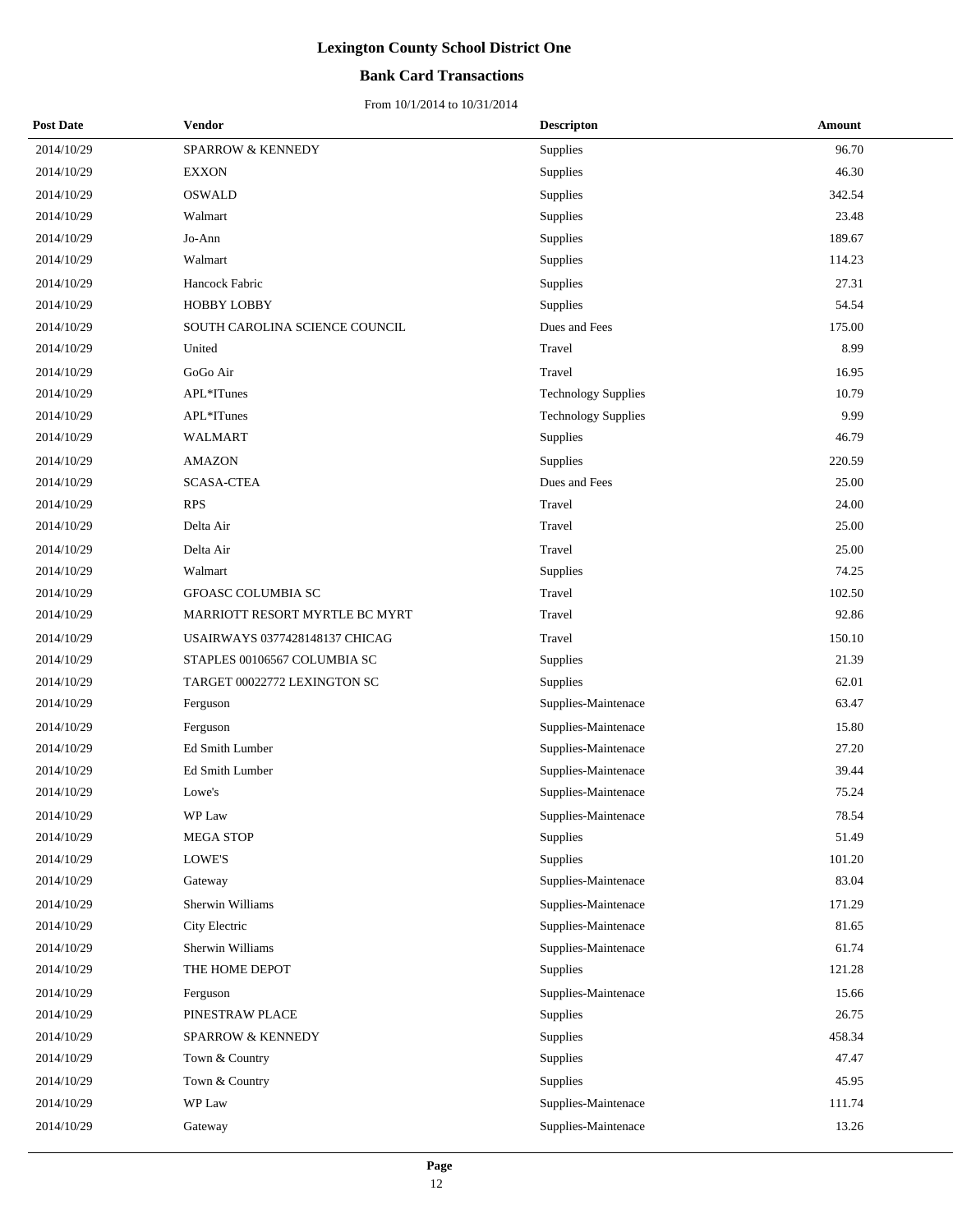#### **Bank Card Transactions**

| <b>Post Date</b> | Vendor                             | <b>Descripton</b>         | Amount |
|------------------|------------------------------------|---------------------------|--------|
| 2014/10/29       | Sherwin Williams                   | Supplies-Maintenace       | 61.74  |
| 2014/10/29       | Lowe's                             | Supplies-Maintenace       | 144.58 |
| 2014/10/29       | City Electric                      | Supplies-Maintenace       | 182.58 |
| 2014/10/29       | Lowes                              | Supplies                  | 8.11   |
| 2014/10/29       | Ferguson                           | Supplies-Maintenace       | 26.69  |
| 2014/10/29       | Lowe's                             | Supplies-Maintenace       | 119.13 |
| 2014/10/29       | Safe and Secure Schools - Prev     | Travel                    | 179.00 |
| 2014/10/29       | Baymont Inn & Suites - Greenvi     | Travel                    | 178.92 |
| 2014/10/29       | Safe and Secure Schools - Prev     | Travel                    | 209.00 |
| 2014/10/29       | Baymont Inn & Suites - Greenvi     | Travel                    | 178.92 |
| 2014/10/29       | Baymont Inn & Suites - Greenvi     | Travel                    | 178.92 |
| 2014/10/29       | Mr PC                              | Other Prof & Tech Service | 101.19 |
| 2014/10/29       | Best Buy                           | Supplies                  | 8.55   |
| 2014/10/29       | Cable & Connections                | Supplies                  | 336.95 |
| 2014/10/29       | Office Depot                       | Supplies                  | 94.11  |
| 2014/10/29       | Best Buy                           | Supplies                  | 53.49  |
| 2014/10/29       | <b>Best Buy</b>                    | Supplies                  | 64.18  |
| 2014/10/29       | The Home Depot                     | Supplies                  | 5.51   |
| 2014/10/29       | Office Depot                       | Supplies                  | 96.27  |
| 2014/10/29       | Cable & Connections                | Supplies                  | 16.83  |
| 2014/10/29       | <b>Best Buy</b>                    | Supplies                  | 42.79  |
| 2014/10/29       | Lowe's                             | Supplies                  | 70.56  |
| 2014/10/29       | Office Depot                       | Supplies                  | 160.49 |
| 2014/10/29       | SC Emergency Managment Associa     | Dues and Fees             | 35.00  |
| 2014/10/29       | Amazon.com                         | Supplies                  | 144.94 |
| 2014/10/29       | Scholastic Bookfair                | Supplies                  | 136.85 |
| 2014/10/29       | <b>Classroom Supply Mart</b>       | Supplies                  | 671.39 |
| 2014/10/29       | 123 SignUp                         | Travel                    | 300.00 |
| 2014/10/29       | <b>Embassy Kingston Plantation</b> | Travel                    | 280.82 |
| 2014/10/29       | Publix                             | Supplies                  | 30.96  |
| 2014/10/29       | Publix                             | Supplies                  | 11.56  |
| 2014/10/29       | WM SUPERCENTER #881                | Supplies                  | 15.40  |
| 2014/10/29       | REI                                | Supplies                  | 537.07 |
| 2014/10/29       | ZERVE-SC TOUR                      | Supplies                  | 207.00 |
| 2014/10/29       | <b>JW</b> Pepper                   | Pupil Activity            | 119.74 |
| 2014/10/29       | PROGRESS PUBLICATIONS              | Pupil Activity            | 44.00  |
| 2014/10/29       | <b>WALMART</b>                     | Pupil Activity            | 76.20  |
| 2014/10/29       | <b>PUBLIX</b>                      | Pupil Activity            | 68.43  |
| 2014/10/29       | LOWES                              | Pupil Activity            | 18.16  |
| 2014/10/29       | <b>PUBLIX</b>                      | Pupil Activity            | 39.81  |
| 2014/10/29       | <b>CHEFSTORE</b>                   | Pupil Activity            | 86.09  |
| 2014/10/29       | Amazon                             | Pupil Activity            | 9.99   |
| 2014/10/29       | Walmart                            | Pupil Activity            | 12.71  |
| 2014/10/29       | Dollar General                     | Pupil Activity            | 20.50  |
| 2014/10/29       | Walmart                            | Pupil Activity            | 15.69  |
|                  |                                    |                           |        |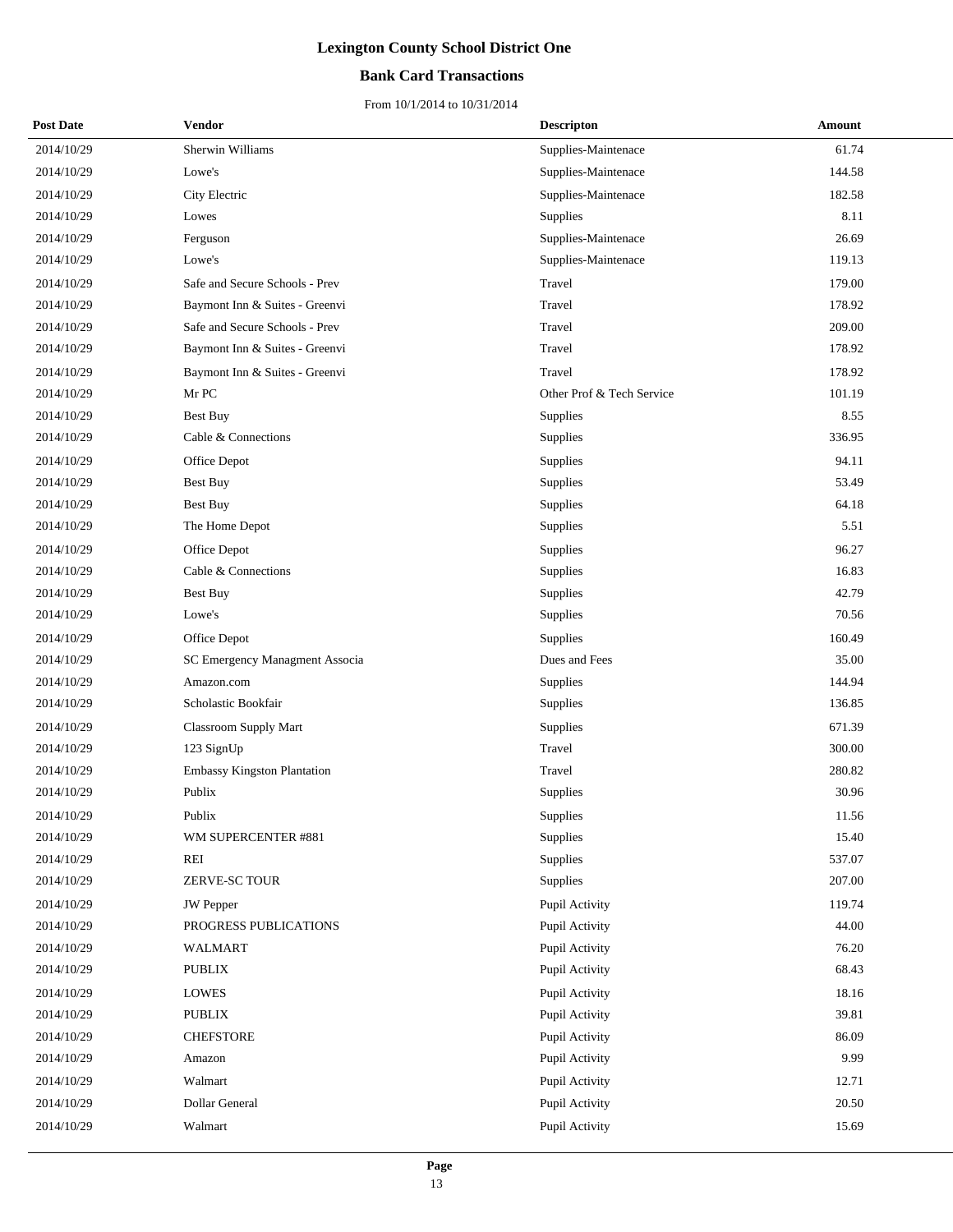#### **Bank Card Transactions**

| <b>Post Date</b> | Vendor                                | <b>Descripton</b>          | Amount    |
|------------------|---------------------------------------|----------------------------|-----------|
| 2014/10/29       | <b>IGA</b>                            | Pupil Activity             | 18.98     |
| 2014/10/29       | Lowes                                 | Pupil Activity             | 22.25     |
| 2014/10/29       | Amazon                                | Pupil Activity             | $-204.87$ |
| 2014/10/30       | <b>Pine Press Printing</b>            | Supplies                   | 67.84     |
| 2014/10/30       | Carowinds                             | Pupil Transportation       | 200.00    |
| 2014/10/30       | SCCSS Conference registration         | Travel                     | 125.00    |
| 2014/10/30       | Tonerprice.com                        | Supplies                   | 760.55    |
| 2014/10/30       | Amazon                                | Supplies                   | 123.96    |
| 2014/10/30       | Walmart                               | Supplies                   | 111.41    |
| 2014/10/30       | Transact                              | Supplies                   | 99.90     |
| 2014/10/30       | Precision Roller                      | Supplies                   | 206.23    |
| 2014/10/30       | Walmart                               | Supplies                   | 96.67     |
| 2014/10/30       | Walmart                               | Supplies                   | 25.83     |
| 2014/10/30       | Apperson                              | Supplies                   | 946.11    |
| 2014/10/30       | Amazon.com                            | Supplies                   | 62.48     |
| 2014/10/30       | Amazon.com                            | Supplies                   | 24.51     |
| 2014/10/30       | Language Circle Enterprise            | Supplies                   | 275.00    |
| 2014/10/30       | Barnes & Noble                        | Supplies                   | 123.03    |
| 2014/10/30       | Carowinds                             | Pupil Transportation       | 100.00    |
| 2014/10/30       | <b>JW</b> Pepper                      | Supplies                   | 145.69    |
| 2014/10/30       | Dick Blick                            | Supplies                   | 929.35    |
| 2014/10/30       | Allied 100                            | Supplies                   | 58.99     |
| 2014/10/30       | 123 Signup                            | Travel                     | 165.00    |
| 2014/10/30       | Litchfield Beach and Golf Reso        | Travel                     | 102.47    |
| 2014/10/30       | Delta Airlines                        | Travel                     | 326.20    |
| 2014/10/30       | Litchfield Beach & Golf Resort        | Travel                     | 102.47    |
| 2014/10/30       | Delta Airlines                        | Travel                     | 559.20    |
| 2014/10/30       | Pine Press                            | Printing and Binding       | 29.46     |
| 2014/10/30       | Monoprice                             | Supplies                   | 57.15     |
| 2014/10/30       | Office Depo                           | Supplies                   | 147.64    |
| 2014/10/30       | Myrtle Beach Marriott Resort &        | Travel                     | $-288.46$ |
| 2014/10/30       | Myrtle Beach Marriott Resort &        | Travel                     | $-288.46$ |
| 2014/10/30       | <b>NSBA</b>                           | Travel                     | 725.00    |
| 2014/10/30       | Walmart (supplies for Board Me        | Supplies                   | 42.56     |
| 2014/10/30       | Office Depot                          | Supplies                   | 305.12    |
| 2014/10/30       | Office Depot                          | Supplies                   | 25.47     |
| 2014/10/30       | Office Depot                          | Supplies                   | 129.34    |
| 2014/10/30       | Office Depot                          | Supplies                   | $-47.07$  |
| 2014/10/30       | <b>Staples Direct (Office Supplie</b> | Supplies                   | 239.59    |
| 2014/10/30       | Walmart                               | Supplies                   | 33.46     |
| 2014/10/30       | Office Depot                          | Supplies                   | 165.25    |
| 2014/10/30       | Office Depot (Office supplies         | Supplies                   | 28.87     |
| 2014/10/30       | Adobe Systems (Acrobat XI Pro         | <b>Technology Supplies</b> | 19.99     |
| 2014/10/30       | Dukes Equipment Company, Inc.         | Supplies                   | 100.00    |
| 2014/10/30       | School Fix Catalog                    | Supplies                   | 181.36    |
|                  |                                       |                            |           |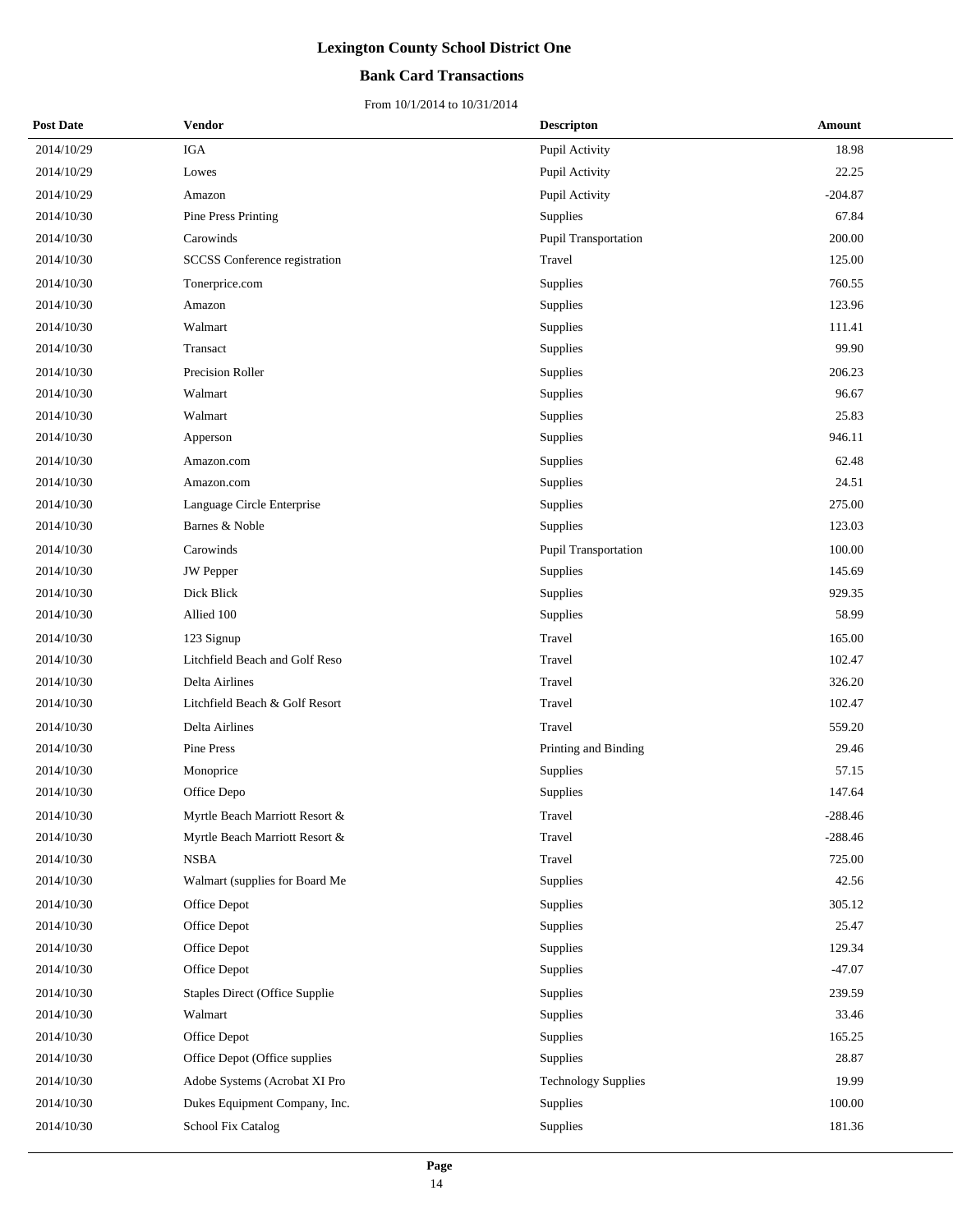#### **Bank Card Transactions**

| <b>Post Date</b> | Vendor                         | <b>Descripton</b>          | Amount   |
|------------------|--------------------------------|----------------------------|----------|
| 2014/10/30       | Pitt Stop                      | Supplies                   | 61.29    |
| 2014/10/30       | Murphy Express                 | Supplies                   | 64.46    |
| 2014/10/30       | Lowes                          | Supplies                   | 42.63    |
| 2014/10/30       | Lowes                          | Supplies                   | 80.42    |
| 2014/10/30       | Lowes                          | Supplies                   | 10.38    |
| 2014/10/30       | Westin Hotel                   | Travel                     | 178.08   |
| 2014/10/30       | Westin Hotel                   | Travel                     | 178.08   |
| 2014/10/30       | <b>SLED</b>                    | Other Prof & Tech Service  | 696.00   |
| 2014/10/30       | Amazon                         | Supplies                   | 241.28   |
| 2014/10/30       | Kittys Hallmark                | Supplies                   | 17.62    |
| 2014/10/30       | Office Depot                   | Supplies                   | 25.24    |
| 2014/10/30       | Office Depot                   | <b>Supplies</b>            | 59.90    |
| 2014/10/30       | Office Depot                   | Supplies                   | 24.60    |
| 2014/10/30       | John Maxwell store             | Supplies                   | 186.72   |
| 2014/10/30       | Office Depot                   | Supplies                   | 86.98    |
| 2014/10/30       | 123 Signup                     | Travel                     | 385.00   |
| 2014/10/30       | Office Depot                   | <b>Supplies</b>            | 72.71    |
| 2014/10/30       | Heinemann                      | Supplies                   | $-30.03$ |
| 2014/10/30       | Heineman                       | Supplies                   | 459.03   |
| 2014/10/30       | Blended Literacy & Learning (C | Travel                     | 75.00    |
| 2014/10/30       | U.S. Airways                   | Travel                     | 281.70   |
| 2014/10/30       | U.S. Airways                   | Travel                     | 281.70   |
| 2014/10/30       | U.S. Airways                   | Travel                     | 281.70   |
| 2014/10/30       | Office Depot                   | <b>Supplies</b>            | 78.81    |
| 2014/10/30       | Office Depot                   | Supplies                   | 101.24   |
| 2014/10/30       | Office Depot                   | Supplies                   | 126.42   |
| 2014/10/30       | Office Depot                   | Supplies                   | 52.42    |
| 2014/10/30       | Amazon                         | Supplies                   | 43.14    |
| 2014/10/30       | Office Depot                   | Supplies                   | 118.63   |
| 2014/10/30       | Office Depot                   | <b>Technology Supplies</b> | 95.21    |
| 2014/10/30       | Time for Kids                  | Pupil Activity             | 46.64    |
| 2014/10/30       | Time for Kids                  | Pupil Activity             | 67.84    |
| 2014/10/30       | ALA Store                      | Pupil Activity             | 54.00    |
| 2014/10/30       | Walmart                        | Pupil Activity             | 83.20    |
| 2014/10/30       | Piggly Wiggly                  | Pupil Activity             | 10.65    |
| 2014/10/30       | Hobby Lobby                    | Pupil Activity             | 6.39     |
| 2014/10/30       | Whitlam Paint                  | Pupil Activity             | 190.50   |
| 2014/10/30       | Lowes                          | Pupil Activity             | 133.75   |
| 2014/10/30       | <b>Murphy Express</b>          | Pupil Activity             | 13.24    |
| 2014/10/30       | Office Depot                   | Pupil Activity             | 102.70   |
| 2014/10/30       | SportsDecals                   | Pupil Activity             | 537.04   |
| 2014/10/30       | Lowes                          | Pupil Activity             | 64.50    |
| 2014/10/30       | Walmart                        | Pupil Activity             | 53.82    |
| 2014/10/30       | Publix #512 Lexington, SC      | Pupil Activity             | 25.59    |
| 2014/10/30       | Walmart                        | Pupil Activity             | 22.38    |
|                  |                                |                            |          |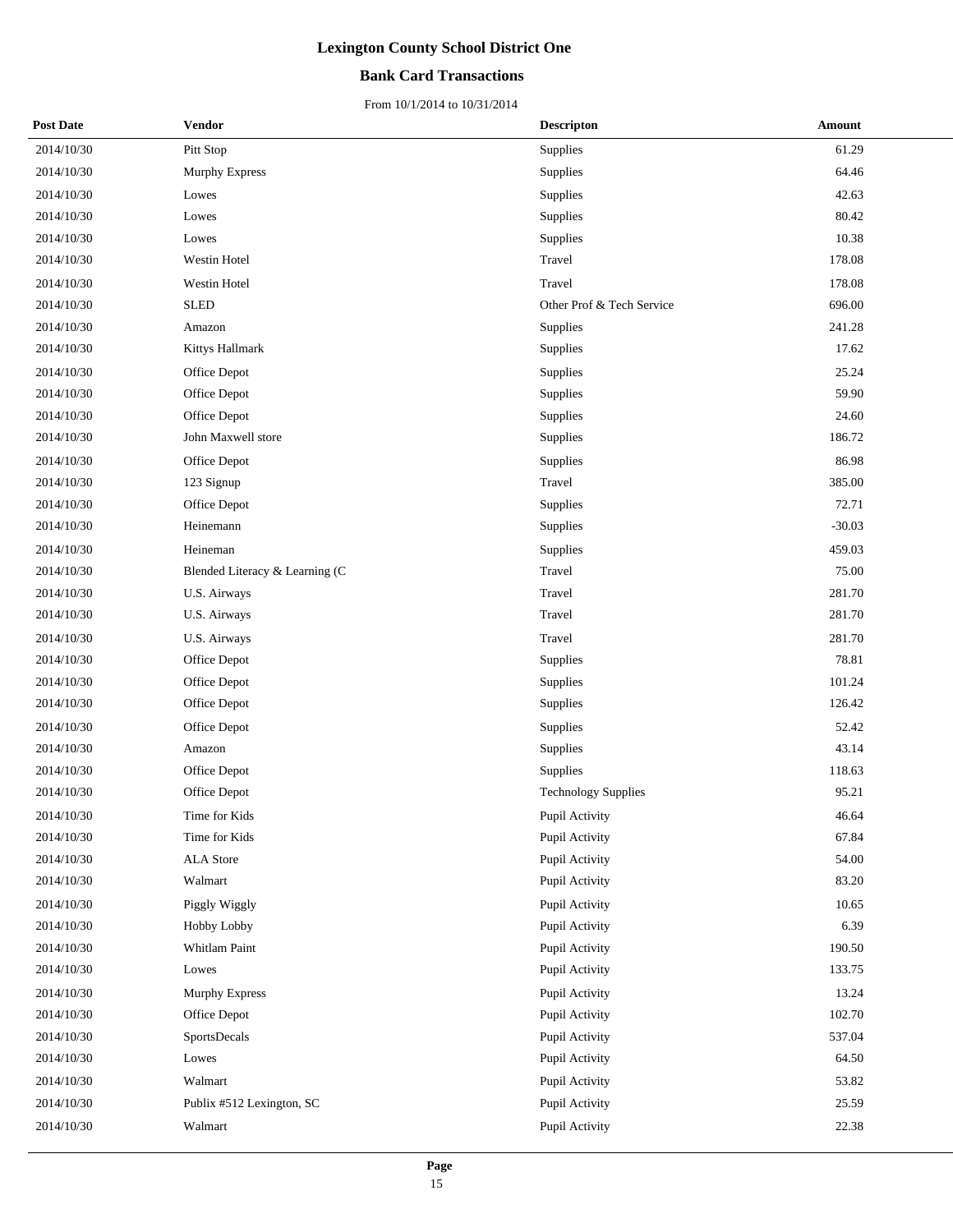#### **Bank Card Transactions**

| <b>Post Date</b> | Vendor                       | <b>Descripton</b>    | Amount |
|------------------|------------------------------|----------------------|--------|
| 2014/10/30       | Wal-Mart #0881 Lexington, SC | Pupil Activity       | 38.38  |
| 2014/10/31       | Amazon.com                   | Supplies             | 122.16 |
| 2014/10/31       | Really Good Stuff            | Supplies             | 236.01 |
| 2014/10/31       | Amazon.com                   | Supplies             | 310.29 |
| 2014/10/31       | Amazon.com                   | Supplies             | 63.35  |
| 2014/10/31       | Walmart                      | Supplies             | 117.27 |
| 2014/10/31       | Pine Press                   | Supplies             | 16.69  |
| 2014/10/31       | Walmart                      | Supplies             | 90.56  |
| 2014/10/31       | Walmart                      | Supplies             | 100.93 |
| 2014/10/31       | Walmart                      | Supplies             | 70.26  |
| 2014/10/31       | Musician's Supply            | Supplies             | 462.24 |
| 2014/10/31       | Amazon.com                   | Supplies             | 29.95  |
| 2014/10/31       | Walmart                      | Supplies             | 18.73  |
| 2014/10/31       | Lowe's                       | Supplies             | 49.09  |
| 2014/10/31       | Lowe's                       | Supplies             | 24.83  |
| 2014/10/31       | Walmart                      | Supplies             | 38.82  |
| 2014/10/31       | BestBuy.com                  | Supplies             | 117.59 |
| 2014/10/31       | Walmart.com                  | Supplies             | 70.55  |
| 2014/10/31       | The home depot               | Supplies             | 95.23  |
| 2014/10/31       | airsquirrels                 | Supplies             | 25.98  |
| 2014/10/31       | <b>USPS</b>                  | Supplies             | 20.10  |
| 2014/10/31       | amazon                       | Supplies             | 44.10  |
| 2014/10/31       | office depot                 | Supplies             | 422.84 |
| 2014/10/31       | <b>USPS</b>                  | Supplies             | 14.30  |
| 2014/10/31       | Office Depot                 | Supplies             | 202.77 |
| 2014/10/31       | <b>USPS</b>                  | Supplies             | 55.49  |
| 2014/10/31       | Amazon.com                   | Supplies             | 5.00   |
| 2014/10/31       | Amazon.com                   | Supplies             | 79.96  |
| 2014/10/31       | Michaels                     | Supplies             | 53.39  |
| 2014/10/31       | <b>AUVSI</b> Foundation      | Supplies             | 259.00 |
| 2014/10/31       | Amazon.com                   | Supplies             | 27.45  |
| 2014/10/31       | JW Pepper                    | Supplies             | 55.28  |
| 2014/10/31       | Office Depot                 | Supplies             | 29.47  |
| 2014/10/31       | Amazon.com                   | Supplies             | 304.37 |
| 2014/10/31       | Owl Brand Discovery Kit      | Supplies             | 344.55 |
| 2014/10/31       | 24-Game.com                  | Supplies             | 104.94 |
| 2014/10/31       | Cable and Connections        | Supplies             | 17.12  |
| 2014/10/31       | <b>Dancewear Solutions</b>   | Supplies             | 107.75 |
| 2014/10/31       | Walmart                      | Supplies             | 42.93  |
| 2014/10/31       | Best Buy                     | Supplies             | 421.54 |
| 2014/10/31       | Discount Dance Supply        | Supplies             | 450.76 |
| 2014/10/31       | Office Depot                 | Supplies             | 106.99 |
| 2014/10/31       | <b>Bright White</b>          | Printing and Binding | 176.83 |
| 2014/10/31       | Walmart                      | Supplies             | 261.09 |
| 2014/10/31       | Digital Office               | Supplies             | 371.50 |
|                  |                              |                      |        |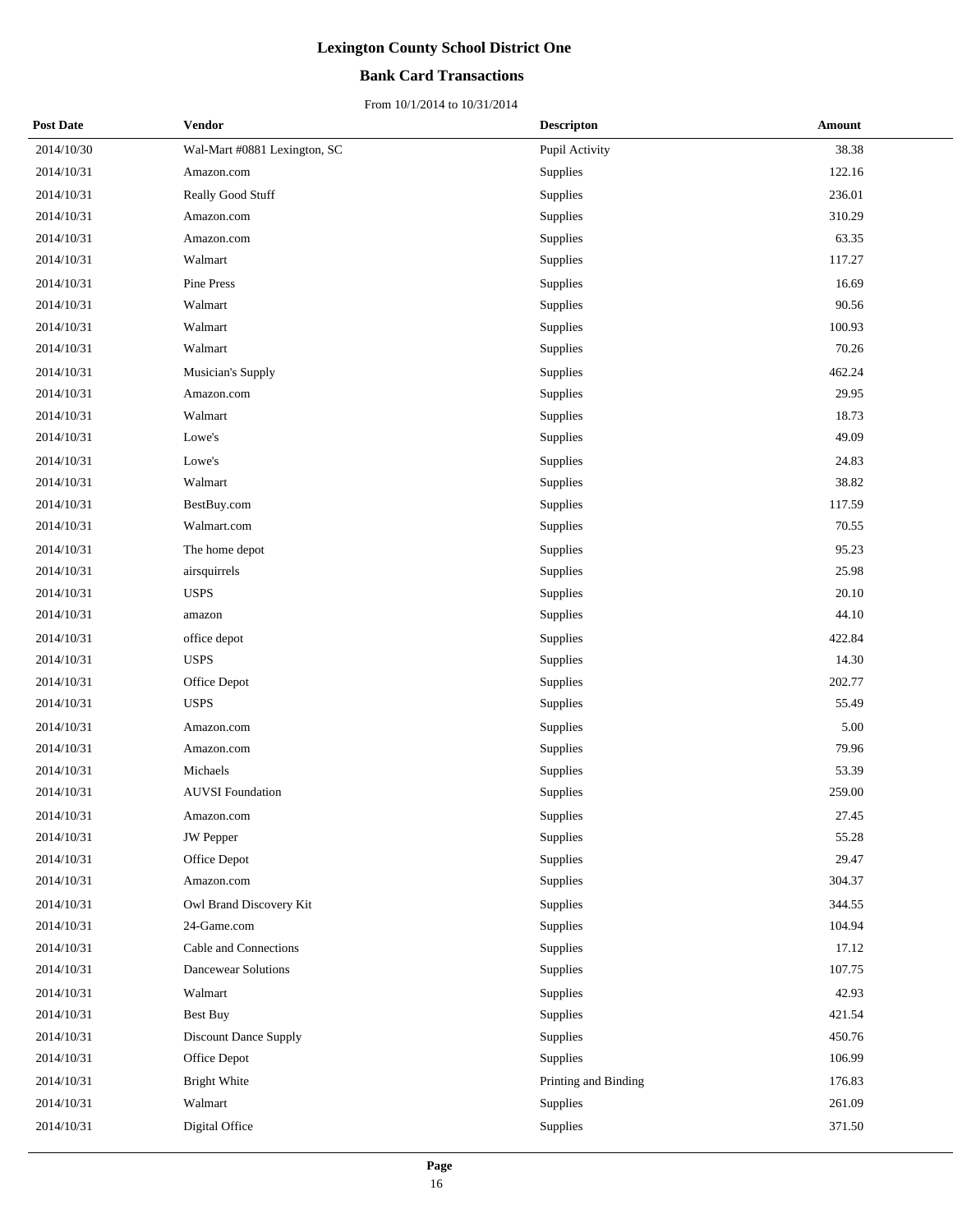#### **Bank Card Transactions**

| <b>Post Date</b> | <b>Vendor</b>                     | <b>Descripton</b>         | Amount |
|------------------|-----------------------------------|---------------------------|--------|
| 2014/10/31       | Walmart                           | Supplies                  | 103.24 |
| 2014/10/31       | Walmart                           | Supplies                  | 79.27  |
| 2014/10/31       | Delta Airlines                    | Travel                    | 278.70 |
| 2014/10/31       | Delta Airlines                    | Travel                    | 278.70 |
| 2014/10/31       | Travelocity                       | Travel                    | 234.02 |
| 2014/10/31       | Doubletree Hotel                  | Travel                    | 628.56 |
| 2014/10/31       | Delta Airlines                    | Travel                    | 25.00  |
| 2014/10/31       | Delta Airlines                    | Travel                    | 278.70 |
| 2014/10/31       | <b>US Airways</b>                 | Travel                    | 164.70 |
| 2014/10/31       | <b>US Airways</b>                 | Travel                    | 164.70 |
| 2014/10/31       | <b>Homewood Suites</b>            | Travel                    | 656.70 |
| 2014/10/31       | Travelocity                       | Travel                    | 414.00 |
| 2014/10/31       | <b>Homewood Suites</b>            | Travel                    | 689.70 |
| 2014/10/31       | US Airways                        | Travel                    | 164.70 |
| 2014/10/31       | Delta Airlines                    | Travel                    | 25.00  |
| 2014/10/31       | Delta Airlines                    | Travel                    | 25.00  |
| 2014/10/31       | <b>US Airways</b>                 | Travel                    | 164.70 |
| 2014/10/31       | Delta Airlines                    | Travel                    | 278.70 |
| 2014/10/31       | <b>Charlotte Aviation Parking</b> | Travel                    | 20.00  |
| 2014/10/31       | <b>IN Raptor Technologies</b>     | Supplies                  | 292.00 |
| 2014/10/31       | Office Depot                      | Supplies                  | 32.08  |
| 2014/10/31       | <b>Best Buy</b>                   | Supplies                  | 19.25  |
| 2014/10/31       | Cable and Connections             | Supplies                  | 37.44  |
| 2014/10/31       | College Board Products            | Travel                    | 215.00 |
| 2014/10/31       | $\rm IB$                          | Other Prof & Tech Service | 150.63 |
| 2014/10/31       | <b>IB</b> Store                   | Supplies                  | 61.36  |
| 2014/10/31       | The Home Depot                    | Supplies                  | 25.55  |
| 2014/10/31       | Target                            | Supplies                  | 64.05  |
| 2014/10/31       | FedEx Office                      | Supplies                  | 32.61  |
| 2014/10/31       | Walmart                           | Supplies                  | 71.36  |
| 2014/10/31       | Triangle safe and lock            | Supplies                  | 28.89  |
| 2014/10/31       | amazon                            | Supplies                  | 38.57  |
| 2014/10/31       | Walmart                           | Supplies                  | 44.06  |
| 2014/10/31       | Amazon.com                        | Library Books             | 103.19 |
| 2014/10/31       | Amazon.com                        | <b>Library Books</b>      | 11.84  |
| 2014/10/31       | Office Max                        | Supplies                  | 64.19  |
| 2014/10/31       | SC Science                        | Travel                    | 175.00 |
| 2014/10/31       | Sheraton Myrtle Beach             | Travel                    | 285.87 |
| 2014/10/31       | American School Counselor Asso    | Travel                    | 200.00 |
| 2014/10/31       | Food Lion                         | Supplies                  | 12.38  |
| 2014/10/31       | Publix                            | Supplies                  | 29.97  |
| 2014/10/31       | Office Depot                      | Supplies                  | 17.94  |
| 2014/10/31       | <b>Barnes</b> and Noble           | Supplies-Instruction      | 305.50 |
| 2014/10/31       | Barnes & Noble                    | Supplies-Instruction      | 9.85   |
| 2014/10/31       | Publix                            | Other Objects             | 73.32  |
|                  |                                   |                           |        |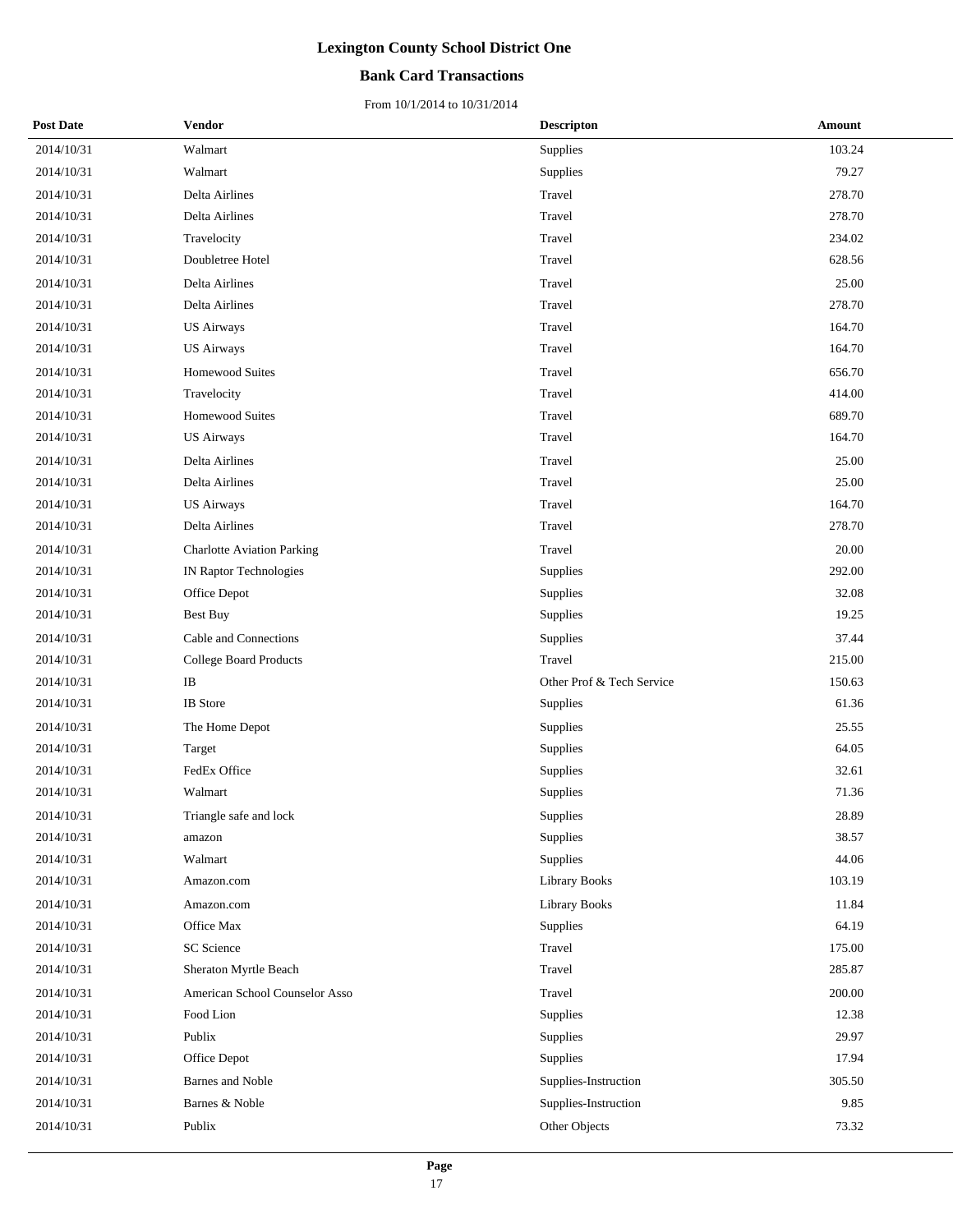#### **Bank Card Transactions**

| <b>Post Date</b> | <b>Vendor</b>                  | <b>Descripton</b>       | Amount |
|------------------|--------------------------------|-------------------------|--------|
| 2014/10/31       | SC ACT State Organization      | Travel                  | 375.00 |
| 2014/10/31       | <b>Embassy Suites</b>          | Travel                  | 308.58 |
| 2014/10/31       | eTechCampus                    | Travel                  | 195.00 |
| 2014/10/31       | <b>USAirways</b>               | Travel                  | 448.20 |
| 2014/10/31       | ACT*eTechCampus                | Travel                  | 195.00 |
| 2014/10/31       | <b>Hilton Hotel</b>            | Travel                  | 87.69  |
| 2014/10/31       | registration for Trends 2014 f | Travel                  | 20.00  |
| 2014/10/31       | Amazon.com                     | Supplies                | 246.00 |
| 2014/10/31       | Amazon.com                     | Supplies                | 405.06 |
| 2014/10/31       | Office Depot                   | Supplies                | 17.11  |
| 2014/10/31       | Office Depot                   | Supplies                | 20.31  |
| 2014/10/31       | Walmart                        | Supplies                | 59.35  |
| 2014/10/31       | Marshall memo                  | Supplies                | 120.00 |
| 2014/10/31       | Amazon                         | Supplies                | 54.52  |
| 2014/10/31       | FedEx Office                   | Supplies                | 16.87  |
| 2014/10/31       | <b>USPS</b>                    | Supplies                | 242.19 |
| 2014/10/31       | <b>USPS</b>                    | Supplies                | 3.08   |
| 2014/10/31       | Office Depot                   | Supplies                | 67.58  |
| 2014/10/31       | Office Depot                   | Supplies                | 38.72  |
| 2014/10/31       | <b>USPS</b>                    | Supplies                | 5.75   |
| 2014/10/31       | Derrick's Service Center       | Repairs and Maintenance | 250.00 |
| 2014/10/31       | <b>K&amp;B</b> Towing          | Repairs and Maintenance | 55.00  |
| 2014/10/31       | Shell Oil                      | Supplies-Maintenace     | 77.58  |
| 2014/10/31       | <b>Tractor Supply</b>          | Supplies-Maintenace     | 119.69 |
| 2014/10/31       | Shell Oil                      | Supplies-Maintenace     | 50.00  |
| 2014/10/31       | Shell Oil                      | Supplies-Maintenace     | 83.81  |
| 2014/10/31       | Price's                        | Supplies-Maintenace     | 25.65  |
| 2014/10/31       | Shell Oil                      | Supplies-Maintenace     | 58.67  |
| 2014/10/31       | Shell Oil                      | Supplies-Maintenace     | 88.38  |
| 2014/10/31       | Shell Oil                      | Supplies-Maintenace     | 86.91  |
| 2014/10/31       | Shell Oil                      | Supplies-Maintenace     | 89.62  |
| 2014/10/31       | Shell Oil                      | Supplies-Maintenace     | 88.99  |
| 2014/10/31       | Lowe's                         | Supplies                | 116.00 |
| 2014/10/31       | Auto Zone                      | Supplies                | 28.86  |
| 2014/10/31       | Harbor Freight Tools           | Supplies                | 30.18  |
| 2014/10/31       | Whaley Parts & Supply          | Supplies-Maintenace     | 200.63 |
| 2014/10/31       | <b>United Refrigeration</b>    | Supplies-Maintenace     | 35.22  |
| 2014/10/31       | Ferguson                       | Supplies-Maintenace     | 69.09  |
| 2014/10/31       | Lowe's                         | Supplies-Maintenace     | 77.19  |
| 2014/10/31       | Lowe's                         | Supplies-Maintenace     | 48.80  |
| 2014/10/31       | CRS Inc.                       | Supplies-Maintenace     | 57.00  |
| 2014/10/31       | Ed Smith Lumber                | Supplies                | 38.06  |
| 2014/10/31       | City Electric                  | Supplies-Maintenace     | 82.48  |
| 2014/10/31       | Lowe's                         | Supplies-Maintenace     | 23.97  |
| 2014/10/31       | Home Depot                     | Supplies-Maintenace     | 37.94  |
|                  |                                |                         |        |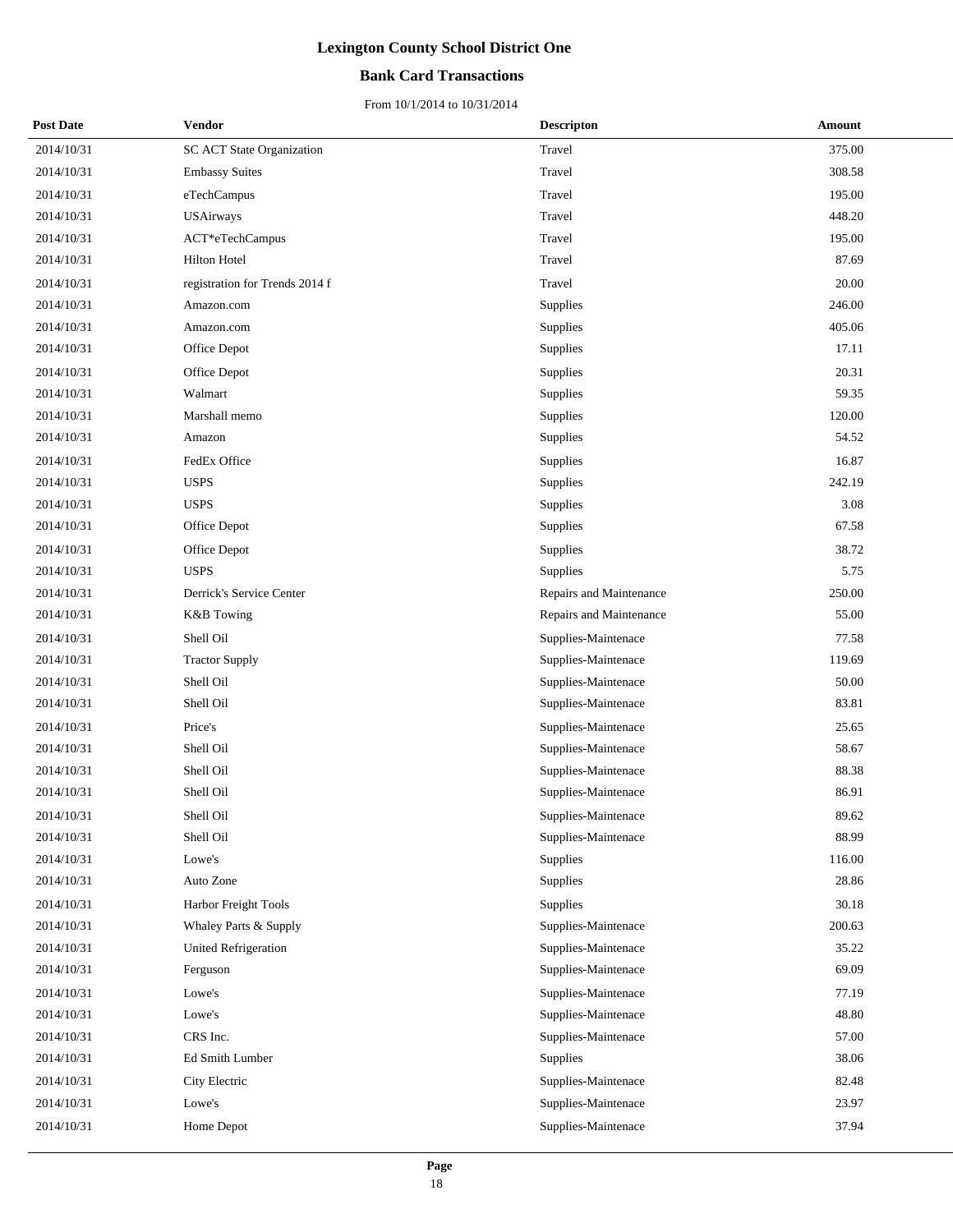#### **Bank Card Transactions**

| <b>Post Date</b> | Vendor                       | <b>Descripton</b>   | Amount |
|------------------|------------------------------|---------------------|--------|
| 2014/10/31       | City Electric                | Supplies-Maintenace | 30.46  |
| 2014/10/31       | City Electric                | Supplies-Maintenace | 93.87  |
| 2014/10/31       | Sabic Polymershapes          | Supplies-Maintenace | 18.73  |
| 2014/10/31       | The home depot               | Supplies            | 41.87  |
| 2014/10/31       | Lowe's                       | Supplies            | 60.11  |
| 2014/10/31       | Hess                         | Supplies            | 46.47  |
| 2014/10/31       | The home depot               | Supplies            | 74.62  |
| 2014/10/31       | Lowe's                       | Supplies-Maintenace | 30.02  |
| 2014/10/31       | Lowe's                       | Supplies-Maintenace | 32.10  |
| 2014/10/31       | City Electric                | Supplies-Maintenace | 9.62   |
| 2014/10/31       | Lowe's                       | Supplies-Maintenace | 98.62  |
| 2014/10/31       | Ed Smith Lumber              | Supplies-Maintenace | 12.63  |
| 2014/10/31       | Lowes                        | Supplies            | 41.83  |
| 2014/10/31       | Sherwin Williams             | Supplies-Maintenace | 120.57 |
| 2014/10/31       | Sherwin Williams             | Supplies-Maintenace | 62.63  |
| 2014/10/31       | Ferguson                     | Supplies-Maintenace | 40.25  |
| 2014/10/31       | Palmetto Winnelson           | Supplies-Maintenace | 26.75  |
| 2014/10/31       | Auto Zone                    | Supplies-Maintenace | 90.94  |
| 2014/10/31       | Freguson                     | Supplies-Maintenace | 8.92   |
| 2014/10/31       | <b>Advance Auto Parts</b>    | Supplies-Maintenace | 96.29  |
| 2014/10/31       | O'Reilly Auto, lexington, SC | Supplies            | 35.60  |
| 2014/10/31       | City Electric                | Supplies-Maintenace | 149.40 |
| 2014/10/31       | <b>Apex Controls</b>         | Supplies-Maintenace | 160.11 |
| 2014/10/31       | Lowe's                       | Supplies-Maintenace | 4.04   |
| 2014/10/31       | Sherwin Williams             | Supplies-Maintenace | 42.82  |
| 2014/10/31       | WP Law                       | Supplies-Maintenace | 111.74 |
| 2014/10/31       | Sherwin Williams             | Supplies-Maintenace | 85.64  |
| 2014/10/31       | Sherwin Williams             | Supplies-Maintenace | 62.63  |
| 2014/10/31       | Ed Smith Lumber              | Supplies-Maintenace | 81.45  |
| 2014/10/31       | Ferguson                     | Supplies-Maintenace | 22.95  |
| 2014/10/31       | Lowe's                       | Supplies-Maintenace | 17.62  |
| 2014/10/31       | WP Law                       | Supplies-Maintenace | 110.21 |
| 2014/10/31       | Lowes                        | <b>Supplies</b>     | 243.89 |
| 2014/10/31       | Walker Walker                | Supplies-Maintenace | 31.09  |
| 2014/10/31       | Bearing Dist.                | Supplies-Maintenace | 17.32  |
| 2014/10/31       | <b>Apex Controls</b>         | Supplies-Maintenace | 160.11 |
| 2014/10/31       | Sherwin Williams             | Supplies-Maintenace | 125.25 |
| 2014/10/31       | Palmetto Winnelson           | Supplies-Maintenace | 12.57  |
| 2014/10/31       | Lowe's                       | Supplies-Maintenace | 25.92  |
| 2014/10/31       | Lowe's                       | Supplies-Maintenace | 23.57  |
| 2014/10/31       | Lowe's                       | Supplies-Maintenace | 34.50  |
| 2014/10/31       | Water Saver Faucet           | Supplies-Maintenace | 94.53  |
| 2014/10/31       | School Specialty             | Supplies            | 19.51  |
| 2014/10/31       | City Electric                | Supplies-Maintenace | 16.04  |
| 2014/10/31       | Lowe's                       | Supplies-Maintenace | 22.16  |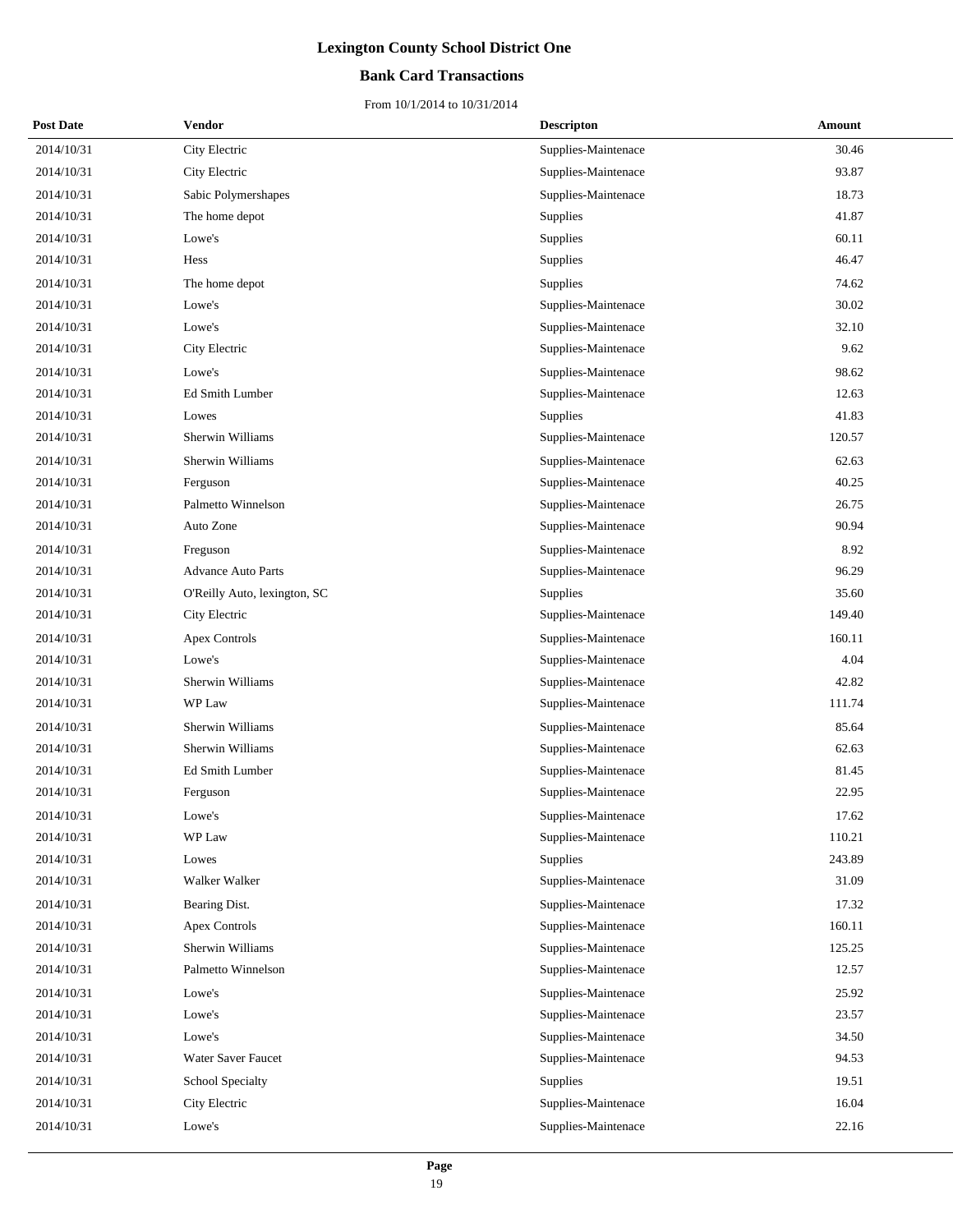#### **Bank Card Transactions**

| <b>Post Date</b> | Vendor                          | <b>Descripton</b>         | Amount |
|------------------|---------------------------------|---------------------------|--------|
| 2014/10/31       | Smith & Jones                   | Supplies-Maintenace       | 136.64 |
| 2014/10/31       | Smith & Jones                   | Supplies-Maintenace       | 136.64 |
| 2014/10/31       | Palmetto Winnelson              | Supplies-Maintenace       | 73.55  |
| 2014/10/31       | Lowe's                          | Supplies-Maintenace       | 22.16  |
| 2014/10/31       | Shell Oil                       | Supplies                  | 31.72  |
| 2014/10/31       | Exxonmobile                     | Supplies                  | 0.23   |
| 2014/10/31       | City Electric                   | Supplies-Maintenace       | 14.84  |
| 2014/10/31       | Lowe's                          | Supplies-Maintenace       | 18.54  |
| 2014/10/31       | Lowe's                          | Supplies-Maintenace       | 27.75  |
| 2014/10/31       | Ferguson                        | Supplies-Maintenace       | 6.33   |
| 2014/10/31       | Cable & Connections             | Supplies-Maintenace       | 17.12  |
| 2014/10/31       | Lowe's                          | Supplies                  | 30.82  |
| 2014/10/31       | Murphy Express                  | Supplies                  | 75.00  |
| 2014/10/31       | Lowe's                          | Supplies                  | 36.13  |
| 2014/10/31       | Murphy Express                  | Supplies                  | 75.00  |
| 2014/10/31       | Lowe's                          | Supplies                  | 236.89 |
| 2014/10/31       | Palmetto Winnelson              | Supplies-Maintenace       | 37.20  |
| 2014/10/31       | City Electric                   | Supplies-Maintenace       | 57.95  |
| 2014/10/31       | The Trane Co.                   | Supplies-Maintenace       | 240.47 |
| 2014/10/31       | Meyer                           | Supplies-Maintenace       | 85.60  |
| 2014/10/31       | Heineman                        | Supplies                  | 48.15  |
| 2014/10/31       | <b>Creative Sewing Center</b>   | Repairs and Maintenance   | 301.65 |
| 2014/10/31       | Wal-Mart                        | Supplies                  | 36.56  |
| 2014/10/31       | Carolina Screen Printers        | Supplies                  | 103.95 |
| 2014/10/31       | Sam's Club                      | Supplies                  | 210.36 |
| 2014/10/31       | Cracker Barrel                  | Supplies                  | 113.75 |
| 2014/10/31       | Walmart                         | Supplies                  | 68.86  |
| 2014/10/31       | <b>High Interest Publishing</b> | Supplies                  | 118.69 |
| 2014/10/31       | Bi-Lo                           | Supplies                  | 92.00  |
| 2014/10/31       | Walmart                         | Supplies                  | 37.46  |
| 2014/10/31       | Learning A-Z                    | Software Renewal/Agreemen | 203.20 |
| 2014/10/31       | Amazon                          | Supplies                  | 25.94  |
| 2014/10/31       | Amazon                          | Supplies                  | 43.94  |
| 2014/10/31       | Amazon                          | Supplies                  | 64.48  |
| 2014/10/31       | Amazon                          | Supplies                  | 19.00  |
| 2014/10/31       | Amazon                          | Supplies                  | 44.11  |
| 2014/10/31       | Amazon                          | Supplies                  | 37.75  |
| 2014/10/31       | Amazon                          | Supplies                  | 14.75  |
| 2014/10/31       | Amazon                          | Supplies                  | 40.16  |
| 2014/10/31       | Amazon                          | Supplies                  | 60.07  |
| 2014/10/31       | Amazon                          | Supplies                  | 10.55  |
| 2014/10/31       | Amazon                          | Supplies                  | 89.99  |
| 2014/10/31       | Amazon                          | Supplies                  | 67.95  |
| 2014/10/31       | Wal-Mart                        | Supplies                  | 140.56 |
| 2014/10/31       | Amazon                          | Supplies                  | 158.94 |
|                  |                                 |                           |        |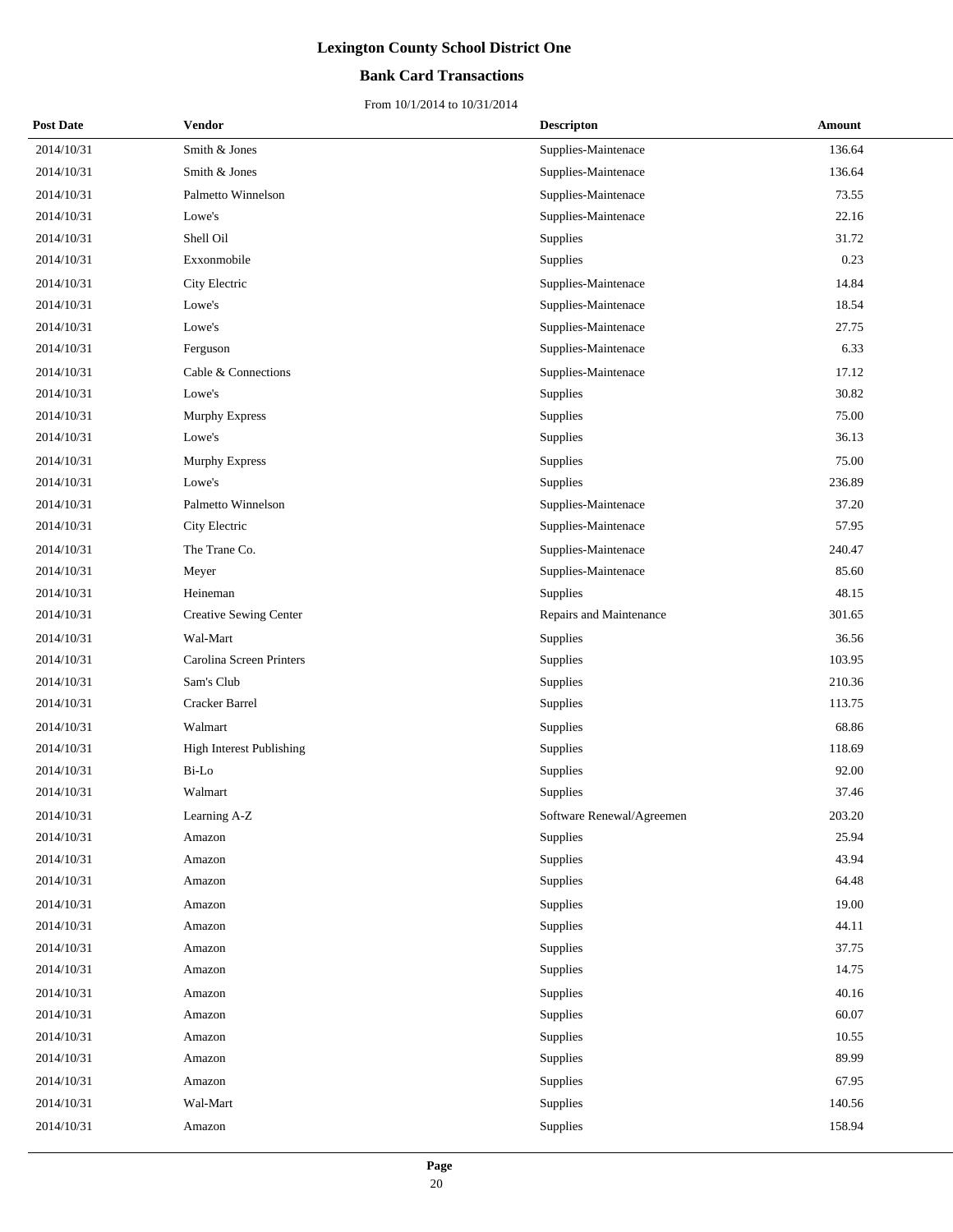#### **Bank Card Transactions**

| <b>Post Date</b> | Vendor                         | <b>Descripton</b> | Amount |
|------------------|--------------------------------|-------------------|--------|
| 2014/10/31       | Target                         | Supplies          | 72.80  |
| 2014/10/31       | Wal-Mart                       | Supplies          | 19.20  |
| 2014/10/31       | Bed, Bath & Beyond             | Supplies          | 105.90 |
| 2014/10/31       | Office Depot                   | Supplies          | 346.62 |
| 2014/10/31       | Office Depot                   | Supplies          | 344.48 |
| 2014/10/31       | Wal-Mart                       | Supplies          | 133.36 |
| 2014/10/31       | Office Depot                   | Supplies          | 26.74  |
| 2014/10/31       | Office Depot                   | Supplies          | 240.36 |
| 2014/10/31       | Publix                         | Supplies          | 90.55  |
| 2014/10/31       | Premium Crickets               | Supplies          | 4.95   |
| 2014/10/31       | Premium Crickets               | Supplies          | 34.73  |
| 2014/10/31       | Walmart                        | Supplies          | 34.72  |
| 2014/10/31       | Amazon                         | Supplies          | 72.05  |
| 2014/10/31       | $\operatorname{ACTE}$          | Travel            | 445.00 |
| 2014/10/31       | $\operatorname{ACTE}$          | Travel            | 445.00 |
| 2014/10/31       | Exxon Mobil                    | Supplies          | 100.00 |
| 2014/10/31       | Shell Oil                      | Supplies          | 89.22  |
| 2014/10/31       | Wal Mart #1164                 | Supplies          | 64.07  |
| 2014/10/31       | Bi Lo #5135                    | Food              | 49.99  |
| 2014/10/31       | Bi Lo #5135                    | Food              | 49.99  |
| 2014/10/31       | Bi Lo #5135                    | Food              | 65.73  |
| 2014/10/31       | Bi Lo #5135                    | Food              | 82.12  |
| 2014/10/31       | Exxon Mobil                    | Food              | 9.98   |
| 2014/10/31       | Bi-Lo                          | Pupil Activity    | 186.00 |
| 2014/10/31       | Target                         | Pupil Activity    | 44.94  |
| 2014/10/31       | Office Depot                   | Pupil Activity    | 103.34 |
| 2014/10/31       | Bilo                           | Pupil Activity    | 43.84  |
| 2014/10/31       | Walmart                        | Pupil Activity    | 262.03 |
| 2014/10/31       | Walmart                        | Pupil Activity    | 309.26 |
| 2014/10/31       | $\ensuremath{\text{IXL}}$      | Pupil Activity    | 199.00 |
| 2014/10/31       | Suntex International-24Game.co | Pupil Activity    | 856.80 |
| 2014/10/31       | Learning A-Z                   | Pupil Activity    | 199.90 |
| 2014/10/31       | IXL                            | Pupil Activity    | 199.00 |
| 2014/10/31       | walmart                        | Pupil Activity    | 103.92 |
| 2014/10/31       | office depot                   | Pupil Activity    | 65.44  |
| 2014/10/31       | Office depot                   | Pupil Activity    | 122.45 |
| 2014/10/31       | Bi-Lo                          | Pupil Activity    | 45.00  |
| 2014/10/31       | Scholastic magazines           | Pupil Activity    | 11.55  |
| 2014/10/31       | Scholastic magazines           | Pupil Activity    | 11.55  |
| 2014/10/31       | Scholastic magazines           | Pupil Activity    | 11.55  |
| 2014/10/31       | Scholastic magazines           | Pupil Activity    | 11.55  |
| 2014/10/31       | Dancewear Solutions            | Pupil Activity    | 239.40 |
| 2014/10/31       | Publix                         | Pupil Activity    | 27.34  |
| 2014/10/31       | Wal Mart                       | Pupil Activity    | 44.14  |
| 2014/10/31       | Publix                         | Pupil Activity    | 39.27  |
|                  |                                |                   |        |